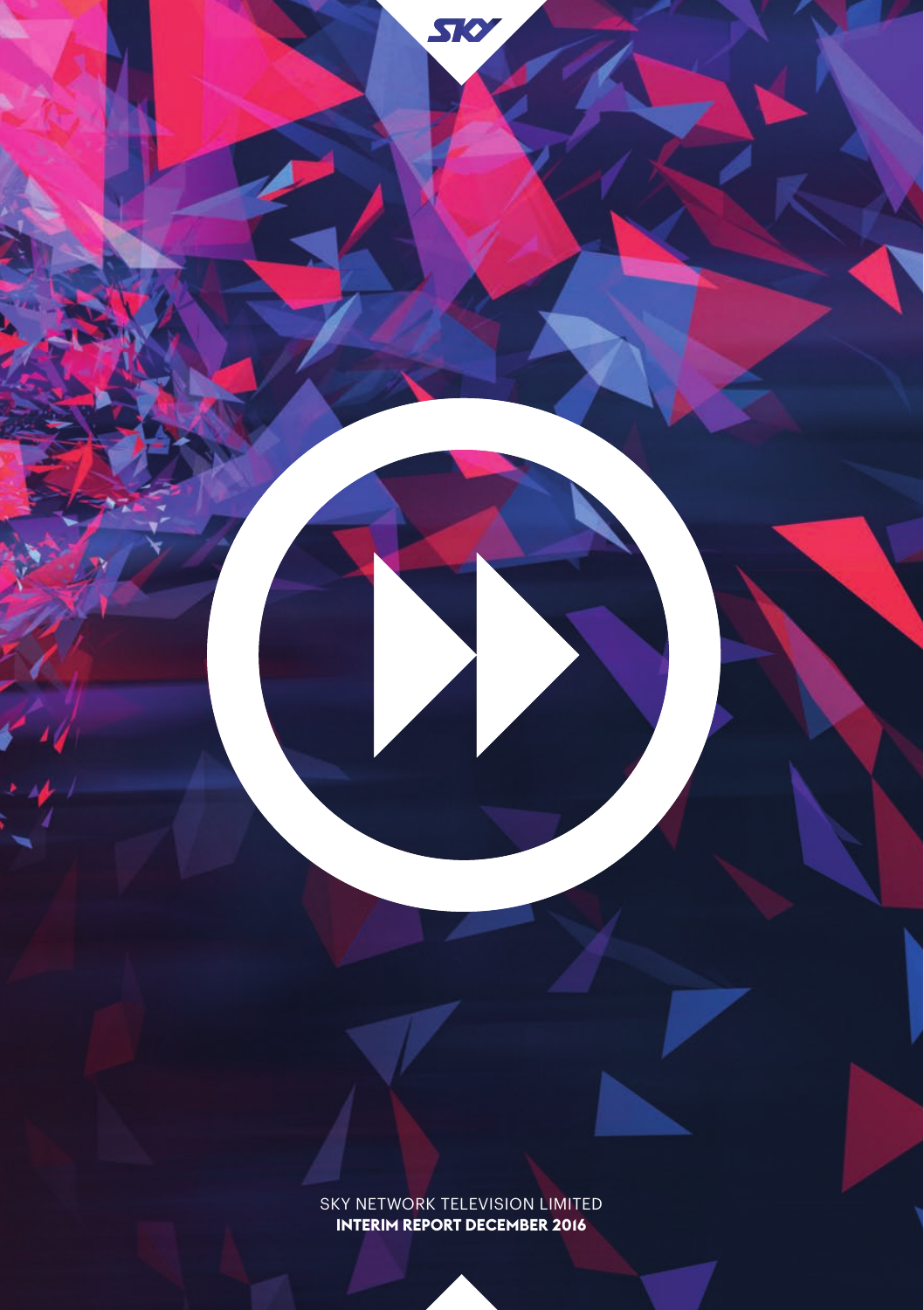# **NEW PLATFORMS. MORE CONTENT, MORE CHOICE. IT'S FAST FORWARD FOR SKY.**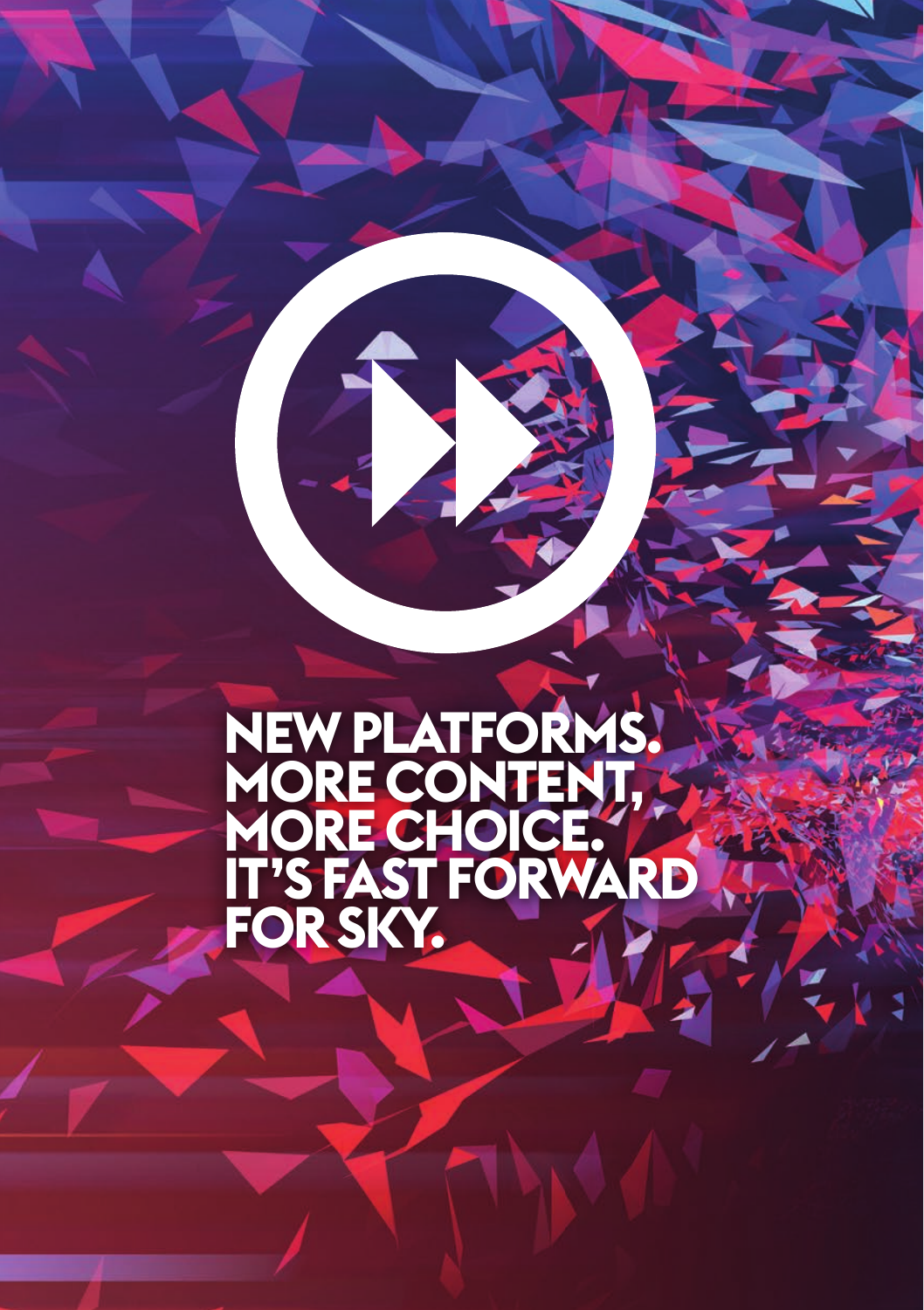# **CONTENTS**

- **Chief Executive's Review**
- **Subscriber Base**
- **History of Dividend Payments**
- **Consolidated Interim Statement of Comprehensive Income**
- **Consolidated Interim Balance Sheet**
- **Consolidated Interim Statement of Changes in Equity**
- **Consolidated Interim Statement of Cash Flows**
- **Notes to the Interim Financial Statements**
- **Independent Review Report**
- **Directors and Executives**
- **Directory**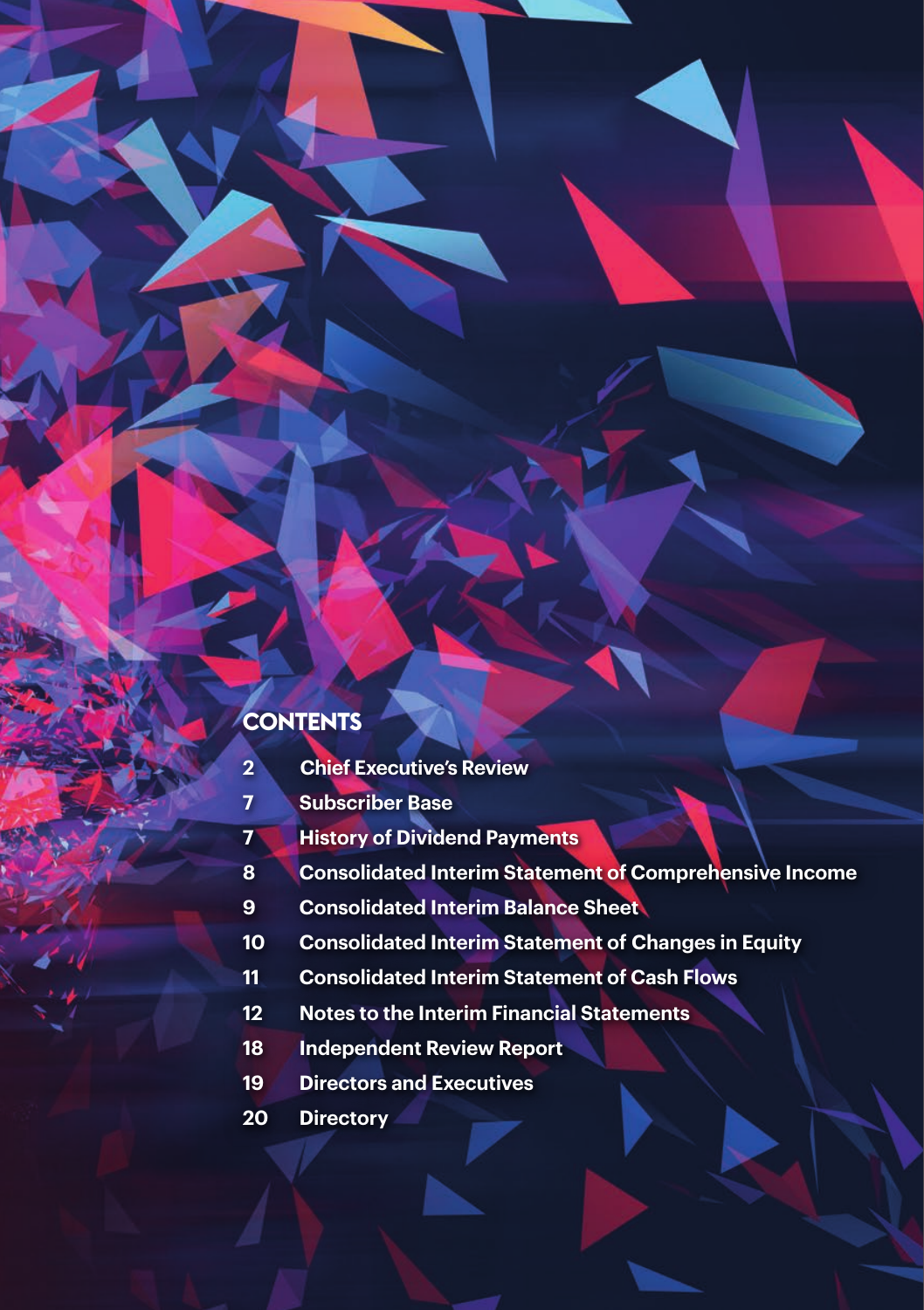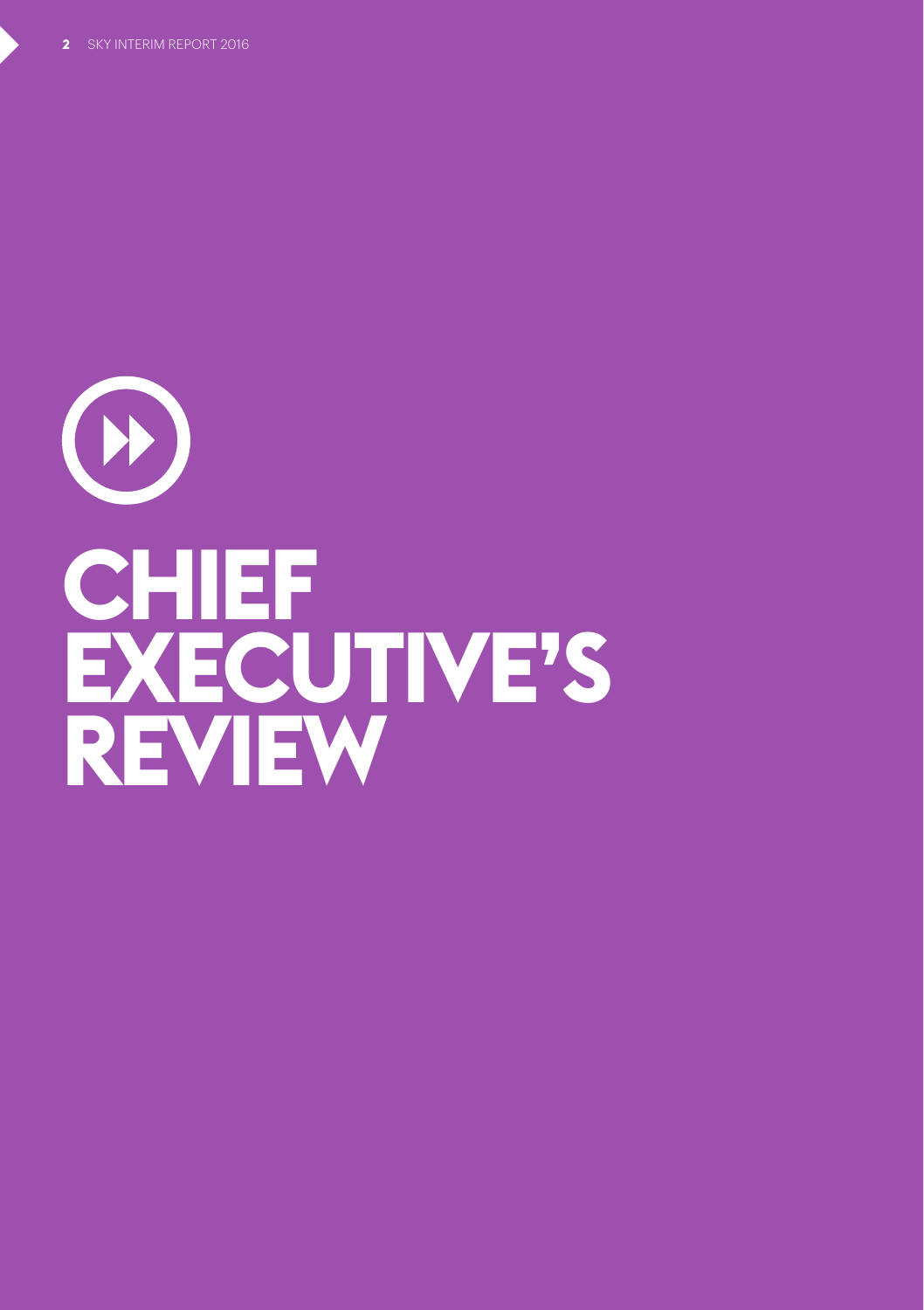

### Dear shareholders

As I write this we are still awaiting the outcome of the review of the proposed merger between SKY and Vodafone by the Commerce Commission. The original date given for the release of the result was to be in November. It has now been pushed back to 23 February 2017.

While I believe the Commerce Commission decision will have a greater long-term impact on the value of your investment in SKY than just this interim six month result; the purpose of this CEO letter, as always, is to provide you insights beyond the raw numbers.

In my last few letters to you I have discussed how SKY and for that matter all the media industry, was going through a disruption phase. Be it SKY, a free-to-air advertising supported television channel, a newspaper or a magazine, even radio – all traditional media companies are under some form of stress from digital disruption.

This digital disruption has also brought a massive increase in the supply of additional viewing options for consumers and spending options for advertisers. Yet without much increase in overall demand. Since SKY has the lion's share of the New Zealand subscription television customers, it faces the biggest challenges. In this letter I will try and update you on what we are doing to improve your company's position, and to counter this often accentuated view of disruption on SKY – a company some would have you believe is the only one affected by such disruption.

In the 30 June Annual Report SKY reported 852,679 subscribers. For the period ending 31 December this number fell to 816,135. It is important to understand this change. We do not break out the categories of subscribers for competitive reasons but in the annual letter I did disclose that the bulk of net subscriber gains came from internet delivered services such as FAN PASS and NEON. Likewise, in the December figure it was FAN PASS and NEON that accounted for more than half of this loss.

In a mature pay television market, subscriptions will tend to peak in the middle of the winter (the earlier it gets dark and the rainier it is, the better we like it). Similarly, services like FAN PASS and NEON are even more seasonal. FAN PASS allows customers to buy our SKY Sport tier by the month, week or day. It has been quite successful in attracting non SKY subscribers. But there will always be greater interest in the service during the winter months when Netball, Rugby and Rugby League are of peak interest.

NEON is also event driven. The biggest entertainment event each year is Game of Thrones, which also hits this market in the middle of the winter this year. This will mean that NEON will also hit its peak subscribers around June and July as well. Despite a compelling array of other HBO, Showtime, CBS, Warner's, AMC and other studio dramas; and the biggest blockbuster movies in their first pay window, Game of Thrones will always over index in attracting NEON subscribers compared to any other single piece of entertainment content. It is a unique international television phenomenon, the likes of which may never be seen again.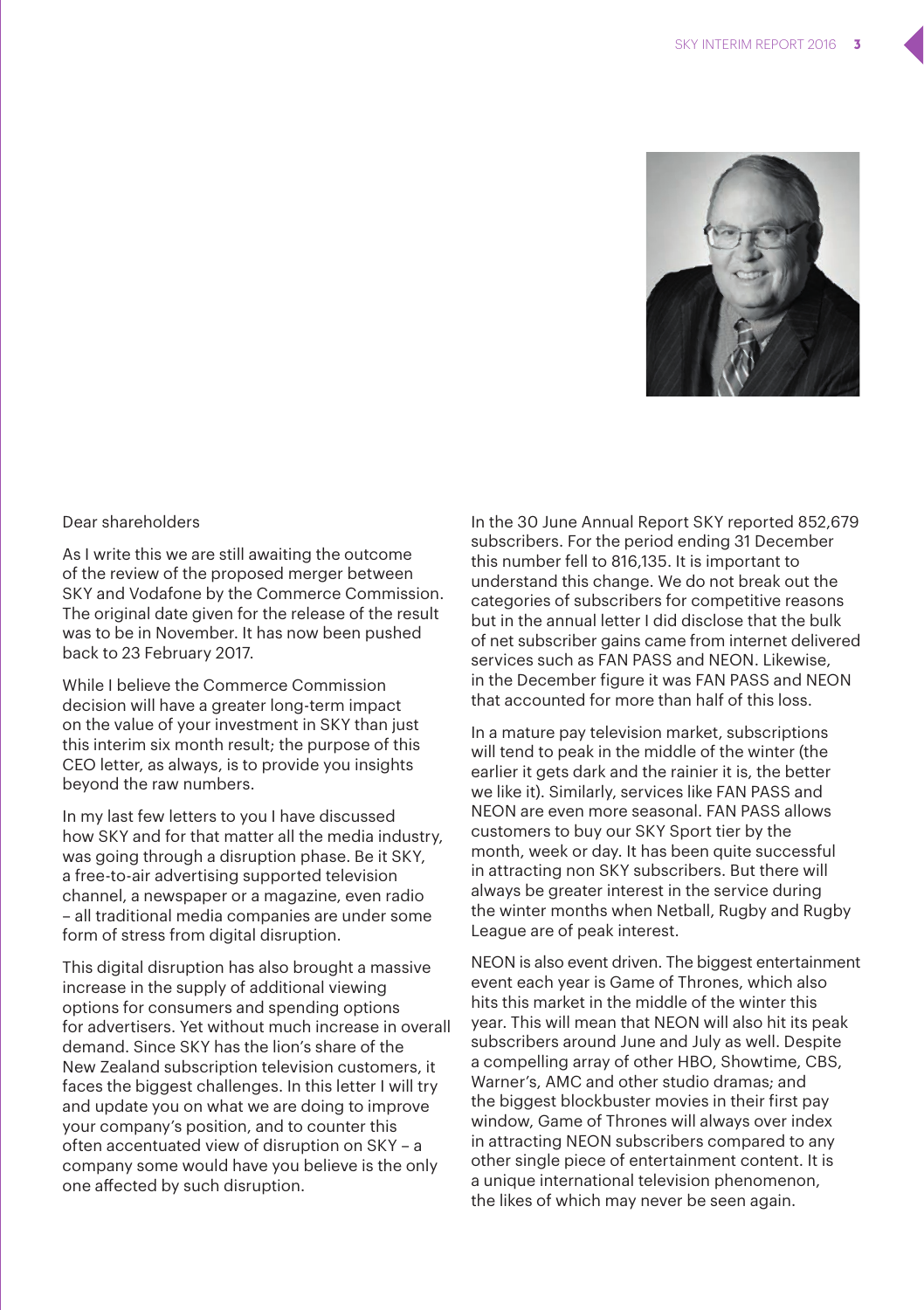# **OUR STRATEGY TO DEAL WITH THIS DISRUPTION IS TO HARNESS THIS DIGITAL REVOLUTION FOR THE BENEFIT OF OUR SUBSCRIBERS.**

For several reasons such as high churn rates, NEON and FAN PASS are not as profitable as traditional SKY subscribers. Hence the subscriber gains last June and the subscriber losses in December, whilst still an important metric, do not impact us as much as if they were traditional subscribers.

Earlier I mentioned that all media companies were facing digital disruption. In our industry the biggest impact is that it has never been easier to start a "subscription business", both domestically and internationally. These new businesses fall under half a dozen commercial models, and to date it is uncertain which will survive, let alone be ultimately profitable. The biggest challenge we face with each of these models is that they all need to be fed content to be able to offer a product.

Recognising this, a few years ago your company went out and bought a temporary insurance policy by determining what content (be it sport or entertainment) was the most important to SKY. We contracted this content on a long term basis and with the flexibility that would allow us to deliver that content in an array of different options like NEON and FAN PASS. In some cases other parties with different economic models outbid us for pockets of content but before too long some of this content like Golf and the English Premier League have since landed back on SKY's subscription television platform.

This insurance policy came at a cost but one I would pay again if I could go back in time. The biggest impact during this period was the steep increase in SANZAR Rugby rights. This increase straddles our fiscal year so half of the impact hit in the financial year between January 2016 and June 2016 and the other half in the latest period between July 2016 and December 2016. The good news is that at least the Rugby rights are flat for another four years. Also impacting the profit of \$59 million in the latest period was the cost of the four yearly event of the 2016 Summer Olympics in August.

The Summer Olympics are a good example of how we are dealing with increased costs. With technical improvements and investments we created more ways to watch the Olympics than ever before. SKY Sport customers enjoyed unprecedented coverage across SKY Sport 3 and SKY Sport 4 as well as ten comprehensive Rio 2016 Olympic Games Pop-Up channels. A SKY Olympics App, SKY Go and SKY On Demand offered additional ways to view and free-to-air channel Prime offered comprehensive coverage with up to 15 hours daily.

Our strategy to deal with this disruption is to harness this digital revolution for the benefit of our subscribers, and SKY Go was the first step. This app allows SKY customers to access their favourite live channels no matter where they are in New Zealand. As mentioned, during the Summer Olympics over 600,000 viewer hours of content was consumed online in one month. This monthly record was not broken until January 2017 when over 640,000 viewer hours of content was consumed, presumably customers watching Cricket or movies at the beach.

The second step was increasing our share of the "on demand" world. For years we owned the On Demand category with our MY SKY decoders, but increasingly the internet has stolen market share from us. Last year we downloaded a new operating system to our decoders that allowed them to connect to the internet. Currently, SKY subscribers who have activated this option download on average an additional 2.5 pieces of content each week, which is equivalent to one night of television viewing. At last count, depending on what packages customers have, they can avail themselves to another 4,700 pieces of content.

And finally, the third leg of our strategy was to create a package of services that would accommodate individuals whose lifestyle or living circumstances does not lend itself to the SKY traditional package. It might be a university student living in a dorm, or a young professional who is flatting. To address their needs we launched NEON, a Subscription Video On Demand service; and FAN PASS, an over the top internet delivered sports service. These new services are not without their challenges. However, our unwavering belief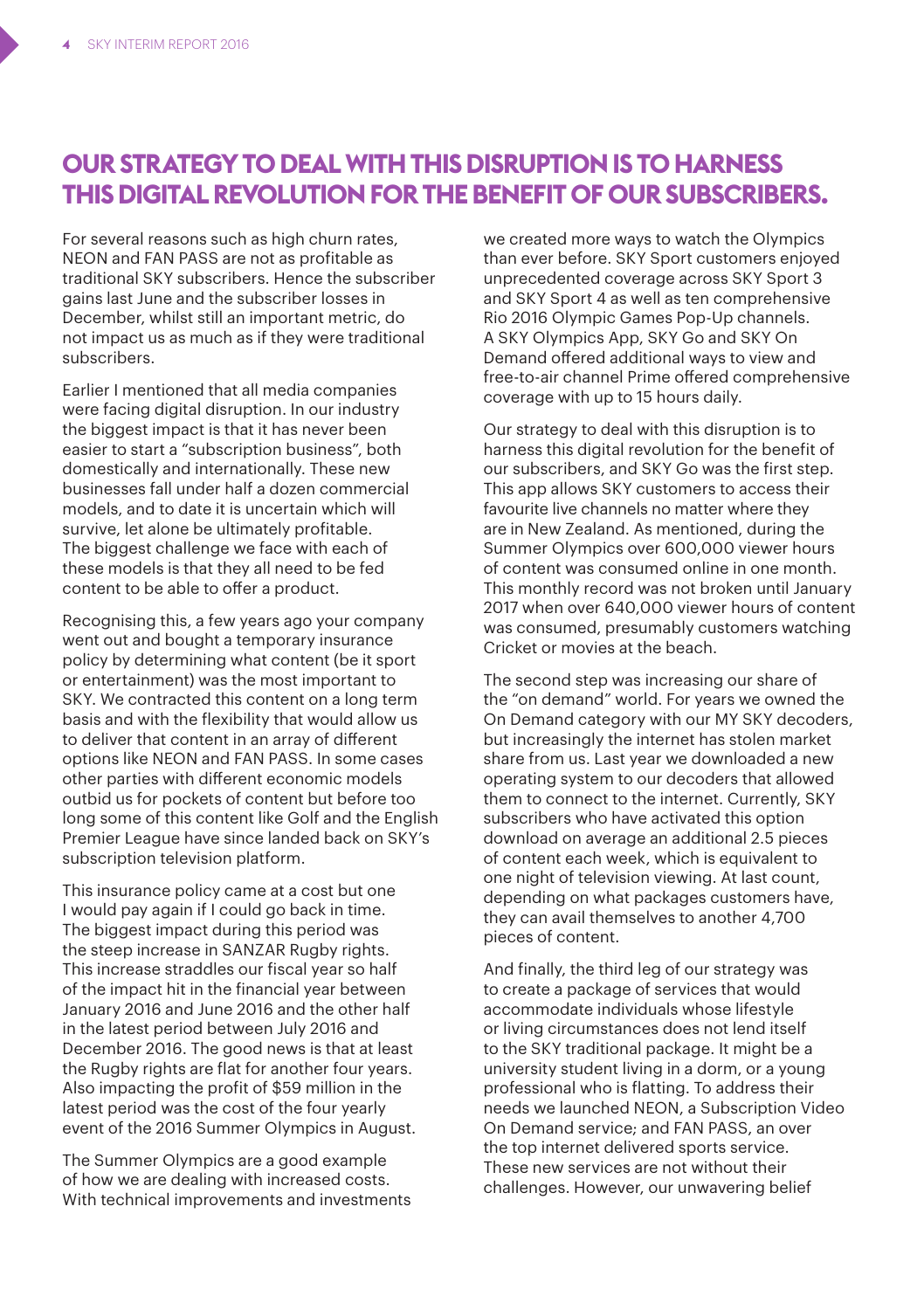throughout the history of this company is to deliver great value to our customers. Ensuring they have something great to watch each day, no matter what mood they are in or who they are with. To do this we will continually evolve and adapt the way we deliver content to meet the needs, lifestyles and expectations of today's and tomorrow's customers.

#### **Highlights**

- The Rio 2016 Olympic Games were broadcast during August on over 12 SKY channels, free-to-air on Prime and through SKY Go, On Demand, and a SKY Olympic App. Working with the National Foundation for the Deaf we were able to offer captions on Prime for the first time. SKY was asked to be the host producer of the international feed for three Olympic events; the Open Water Swim, Triathlon and Rugby Sevens.
- In the middle of 2016 both the PGA and LPGA Golf Tours were secured back on SKY.
- In August 2016 we launched premium beIN SPORTS channels dedicated entirely to Football and bringing fans unprecedented live coverage and analysis of some of the best Football leagues and tournaments in the world. One channel is dedicated to the Premier League, and another features some of the best Football competitions across the world.
- We agreed a deal with Prime and BBC Worldwide Australia & New Zealand (ANZ) in December 2016. This will see a range of BBC Worldwide's best factual and documentary series, including Sir David Attenborough's highly acclaimed Planet Earth II, premiere exclusively on the free-to-air channel in New Zealand.
- Global youth media company VICE partnered with SKY to bring New Zealanders a new lifestyle and cultural TV channel VICELAND which launched on 1 December 2016. VICELAND is a channel for and by young people curious about life right now, and has been made available to all SKY Basic customers.

In September 2016, valued board member John Waller sadly passed away. I personally want to thank John for his unwavering dedication to SKY. As I said at the time we have lost our most trusted advisor, mentor and friend. A man whose unwavering commitment to our company since 2009, and whose governance and insight, remains a testimony to his stature in the New Zealand business community.

#### **Dividends**

The board of directors has evaluated the performance of the business over the six months to 31 December 2016 and its prospects for the full year. On 31 January 2017 the board announced a fully imputed interim dividend of 15 cents per share (prior interim dividend 15 cents) with the record date being 15 February 2017 and a payment date of 22 February 2017. A supplementary dividend of 2.65 cents per share will be paid to non-resident shareholders.

**John Fellet**  Chief Executive Officer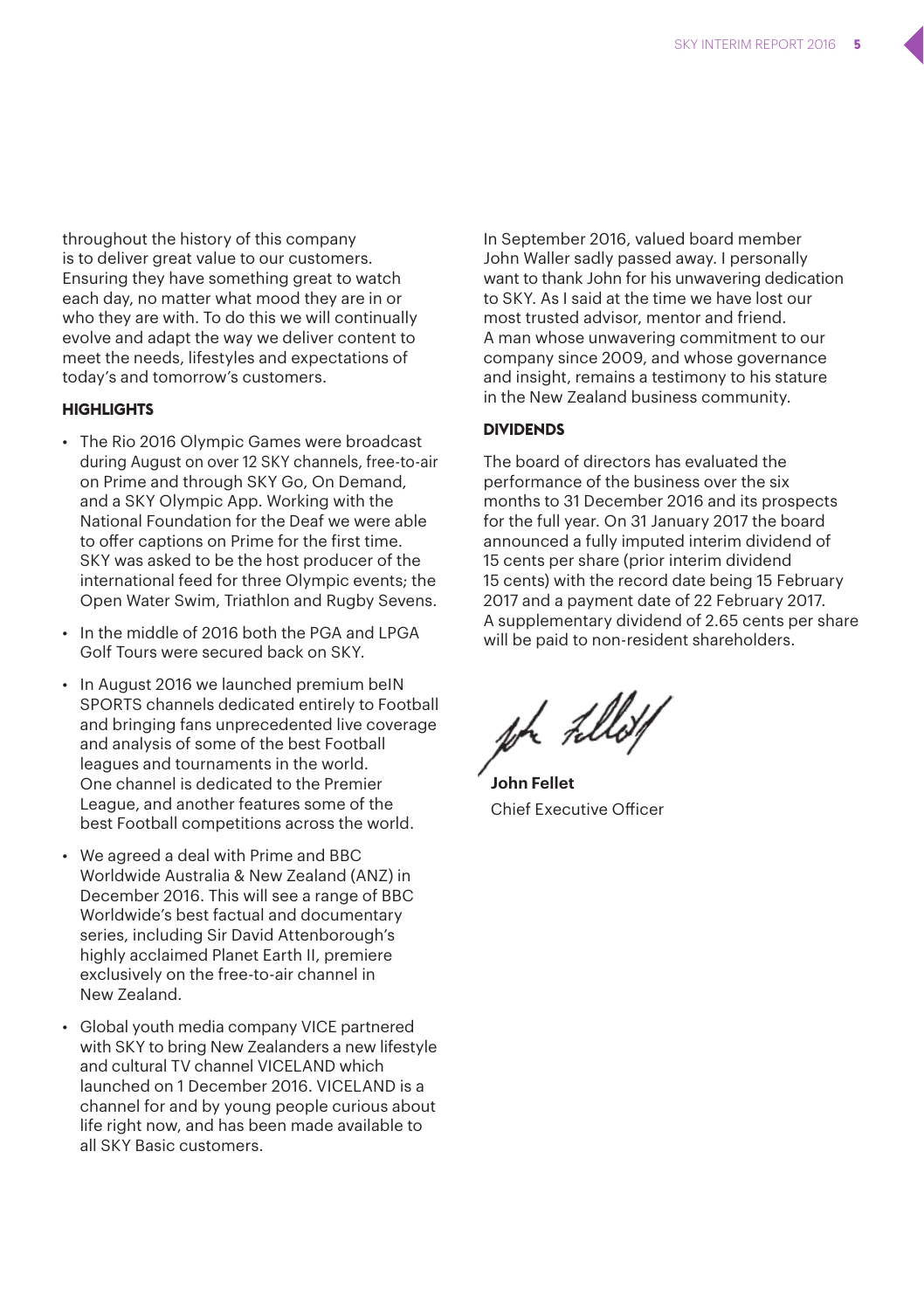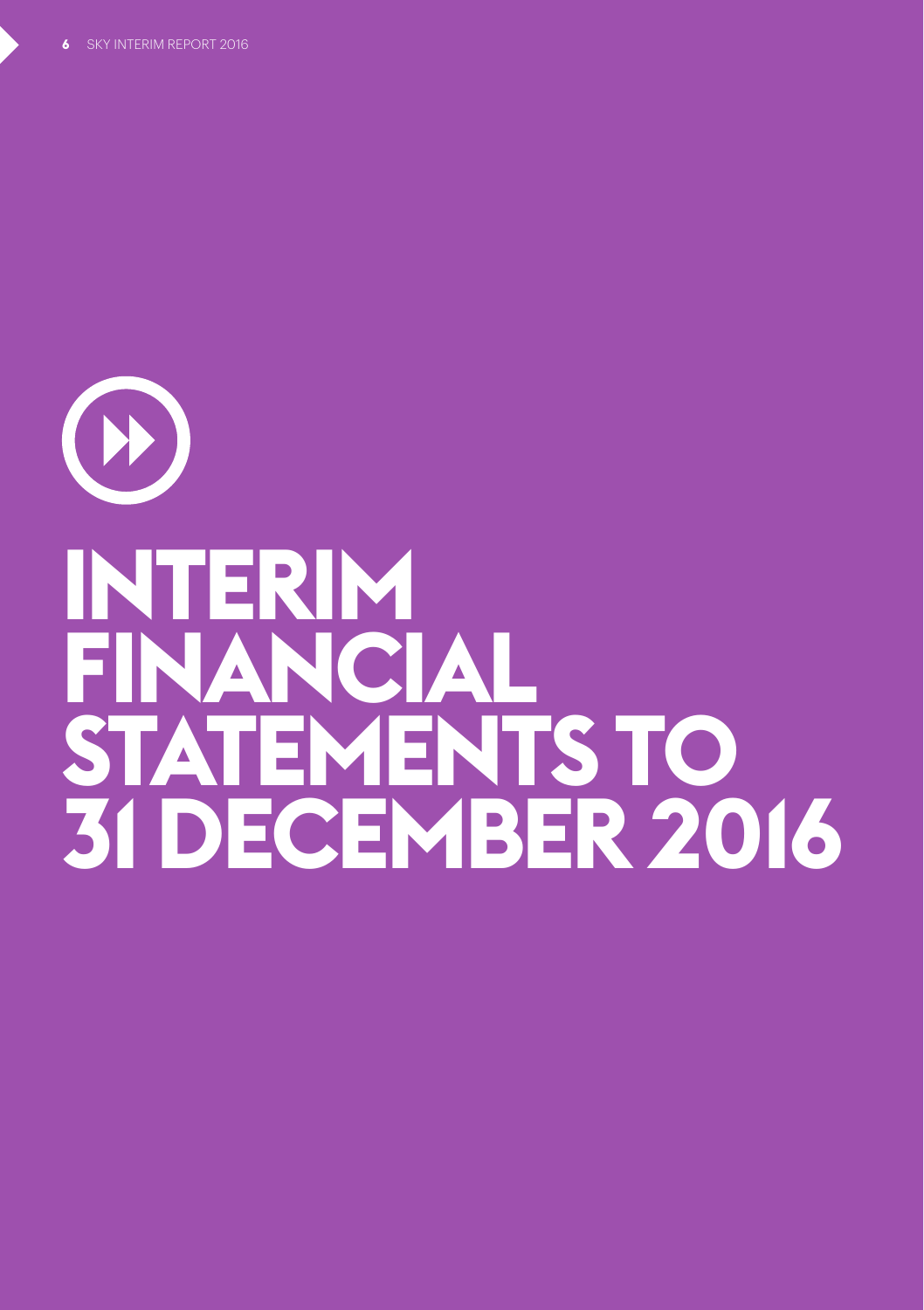### **SUBSCRIBER BASE**

**The following operating data has been taken from the company records and is not audited.** 

|                                                        | 31 Dec 16 | 31 Dec 15 | 31 Dec 14 | 31 Dec 13 | 31 Dec 12 |
|--------------------------------------------------------|-----------|-----------|-----------|-----------|-----------|
|                                                        |           |           |           |           |           |
| Total subscribers                                      | 816.135   | 860.445   | 856.348   | 857.115   | 846,988   |
| Average monthly revenue per residential subscriber (1) | 79.09     | 79.56     | 79.43     | 77.51     | 75.78     |
| Gross churn (2)                                        | 17.7%     | 15.4%     | 13.7%     | 13.3%     | 14.6%     |

(1) Dec 2016 and Dec 2015 include IGLOO, NEON and FAN PASS not included in previous periods.

(2) Gross churn relates to satellite subscribers only and refers to the percentage of residential subscribers over the 12-month period ended on the date shown who terminated their subscription, net of existing subscribers who transferred their service to new residences during the period.

### **HISTORY OF DIVIDEND PAYMENTS**

#### **By calendar year in cents per share**

| Total dividend for the year        | 30.0                     | 30.0                     | 29.0 | 24.0 | 54.0 |
|------------------------------------|--------------------------|--------------------------|------|------|------|
| Add special dividend               | $\overline{\phantom{a}}$ | $\overline{\phantom{a}}$ | ۰    | ۰    | 32.0 |
| <b>Total ordinary dividend</b>     | 30.0                     | 30.0                     | 29.0 | 24.0 | 22.0 |
| Final dividend (paid in September) | 15.0                     | 15.0                     | 15.0 | 12.0 | 11.0 |
| Interim dividend (paid in March)   | 15.0                     | 15.0                     | 14.0 | 12.0 | 11.0 |
|                                    | 2016                     | 2015                     | 2014 | 2013 | 2012 |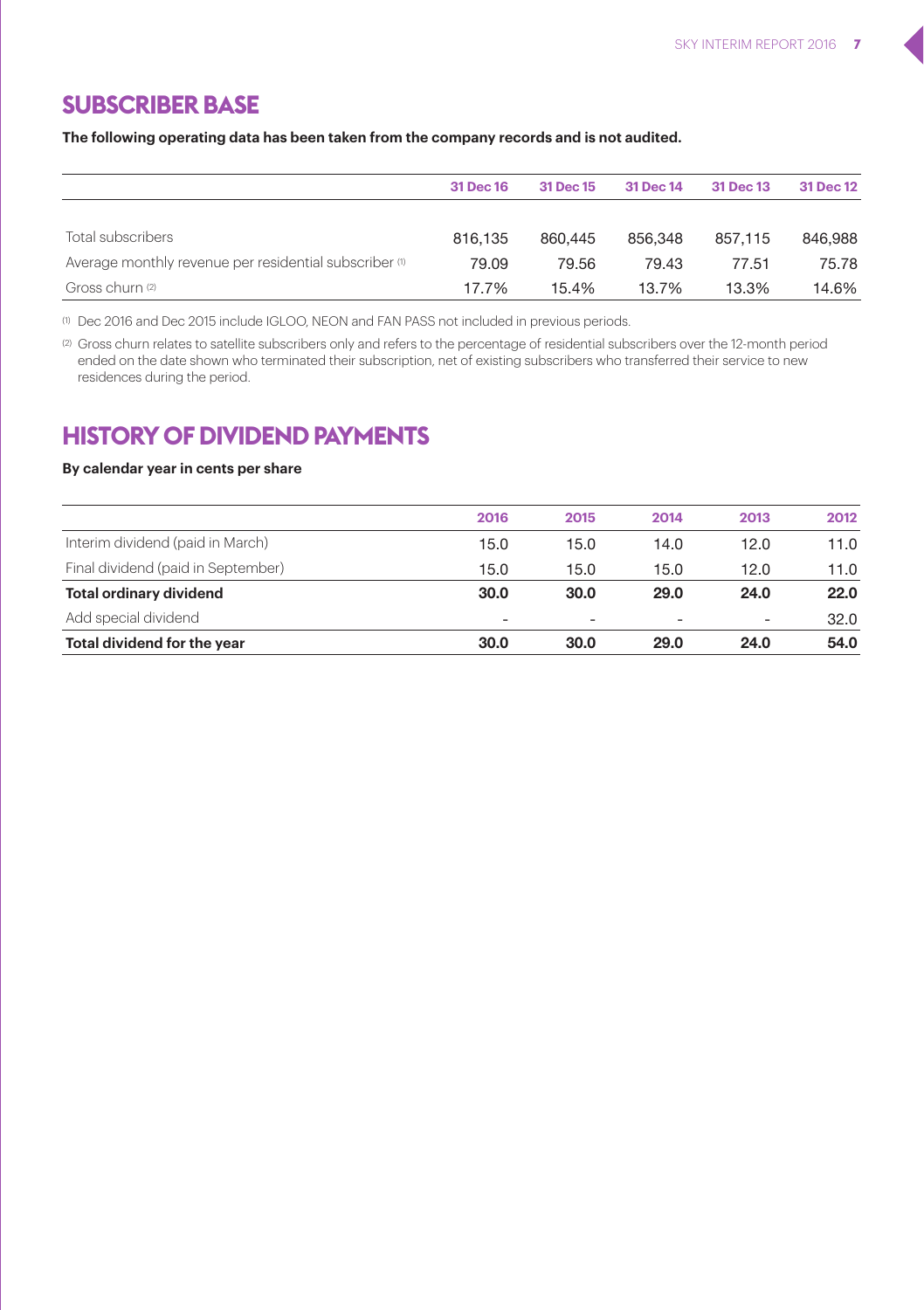D

# **CONSOLIDATED INTERIM STATEMENT OF COMPREHENSIVE INCOME**

**For the six months ended 31 December 2016 (unaudited)**

|                                                                |              | 31 Dec 2016 | 31 Dec 2015 | 30 Jun 2016<br>$(1$ year) |
|----------------------------------------------------------------|--------------|-------------|-------------|---------------------------|
| IN NZD 000                                                     | <b>Notes</b> | (6 months)  | (6 months)  | (audited)                 |
| <b>Total revenue</b>                                           | 4            | 458,183     | 475,554     | 928,200                   |
| <b>Expenses</b>                                                |              |             |             |                           |
| Programming                                                    |              | 181,553     | 162,905     | 331,050                   |
| Subscriber related costs                                       |              | 48,937      | 53,403      | 106,340                   |
| Broadcasting and infrastructure                                |              | 50,374      | 47,765      | 96,040                    |
| Depreciation and amortisation                                  |              | 52,207      | 49,181      | 100,241                   |
| Other costs                                                    |              | 27,456      | 30,614      | 69,484                    |
|                                                                |              | 360,527     | 343,868     | 703,155                   |
| <b>Operating profit</b>                                        |              | 97,656      | 131,686     | 225,045                   |
| Finance costs, net                                             |              | 9,310       | 10,315      | 20,055                    |
| <b>Profit before tax</b>                                       |              | 88,346      | 121,371     | 204,990                   |
| Income tax expense                                             |              | 28,887      | 34,034      | 57,867                    |
| Profit for the period                                          |              | 59,459      | 87,337      | 147,123                   |
| Attributable to:                                               |              |             |             |                           |
| Equity holders of the Company                                  |              | 59,300      | 87,092      | 146,718                   |
| Non-controlling interests                                      |              | 159         | 245         | 405                       |
|                                                                |              | 59,459      | 87,337      | 147,123                   |
| Earnings per share                                             |              |             |             |                           |
| Basic and diluted earnings per share (cents)                   |              | 15.24       | 22.38       | 37.70                     |
| <b>OTHER COMPREHENSIVE INCOME</b>                              |              |             |             |                           |
| Profit for the period                                          |              | 59,459      | 87,337      | 147,123                   |
| Items that may be reclassified subsequently to profit and loss |              |             |             |                           |
| Cash flow hedges                                               |              | 7,008       | (24, 654)   | (49,989)                  |
| Gain on available for sale investments                         |              | 2,142       |             |                           |
| Income tax effect                                              |              | (2,562)     | 6,903       | 13,997                    |
| Other comprehensive income for the period, net of income tax   |              | 6,588       | (17, 751)   | (35,992)                  |
| Total comprehensive income for the period                      |              | 66,047      | 69,586      | 111,131                   |
| Attributable to:                                               |              |             |             |                           |
| Equity holders of the Company                                  |              | 65,888      | 69,341      | 110,726                   |
| Non-controlling interests                                      |              | 159         | 245         | 405                       |
|                                                                |              | 66,047      | 69,586      | 111,131                   |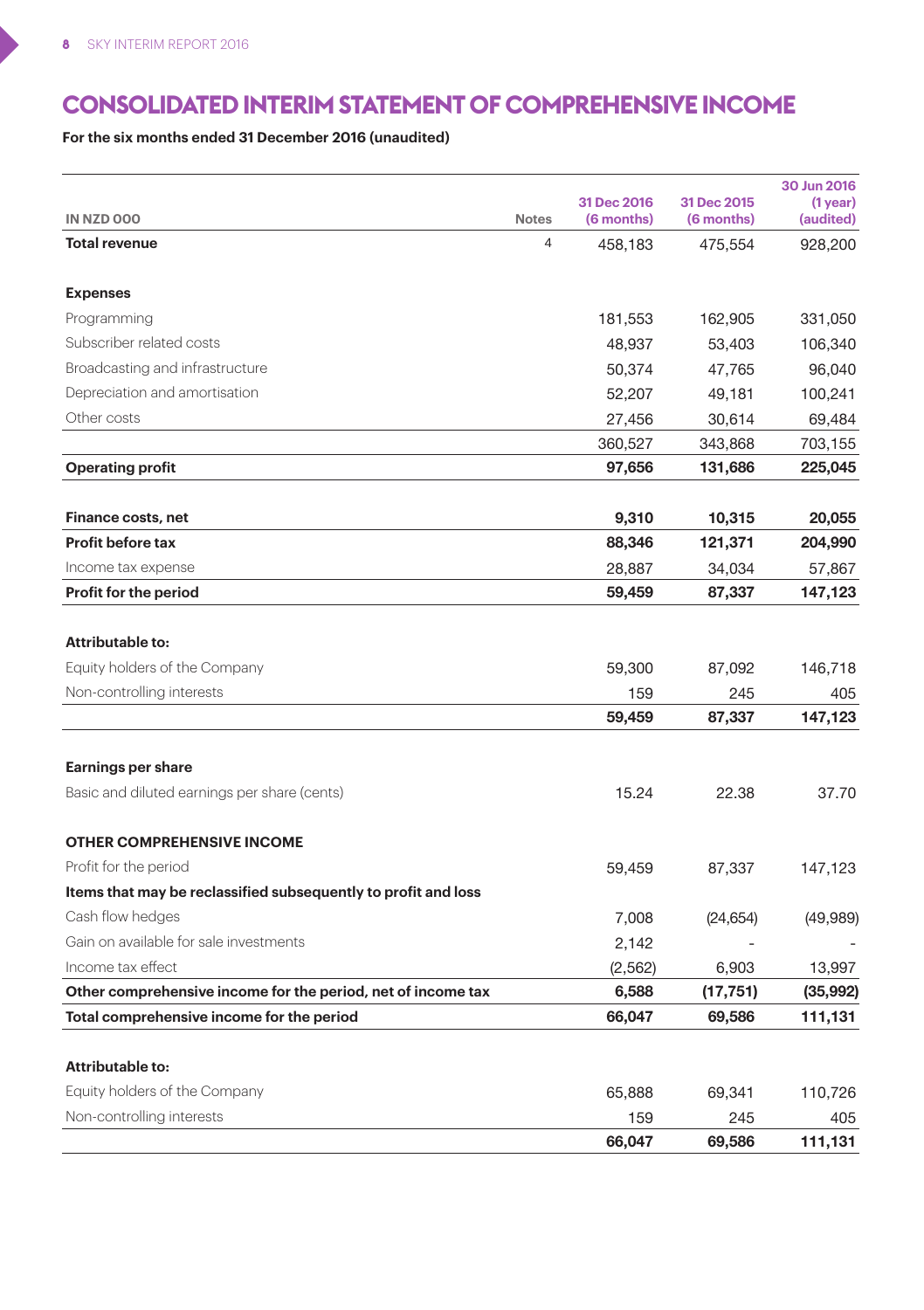# **CONSOLIDATED INTERIM BALANCE SHEET**

### **As at 31 December 2016 (unaudited)**

| IN NZD 000                                                 | <b>Notes</b> | 31 Dec 2016 | 31 Dec 2015 | 30 Jun 2016<br>(audited) |
|------------------------------------------------------------|--------------|-------------|-------------|--------------------------|
| <b>Current assets</b>                                      |              |             |             |                          |
| Cash and cash equivalents                                  | 10           | 30,074      | 36,347      | 22,863                   |
| Trade and other receivables                                | 10           | 68,424      | 70,065      | 70,030                   |
| Programme rights inventory                                 |              | 64,898      | 66,868      | 79,765                   |
| Derivative financial instruments                           | 10           | 2,334       | 15,712      | 2,982                    |
|                                                            |              | 165,730     | 188,992     | 175,640                  |
| Non-current assets                                         |              |             |             |                          |
| Property, plant and equipment                              |              | 270,409     | 298,139     | 283,316                  |
| Intangible assets                                          |              | 1,482,358   | 1,439,283   | 1,473,172                |
| Available for sale investment                              | 9            | 6,905       |             | 4,832                    |
| Derivative financial instruments                           | 10           | 8,785       | 15,779      | 6,604                    |
|                                                            |              | 1,768,457   | 1,753,201   | 1,767,924                |
| <b>Total assets</b>                                        |              | 1,934,187   | 1,942,193   | 1,943,564                |
|                                                            |              |             |             |                          |
| <b>Current liabilities</b>                                 |              |             |             |                          |
| Borrowings/bonds                                           | 7/10         |             | 199,763     | 199,912                  |
| Trade and other payables                                   | 10           | 179,672     | 195,047     | 200,817                  |
| Income tax payable                                         |              | 8,752       | 7,679       | 7,071                    |
| Derivative financial instruments                           | 10           | 6,011       | 3,788       | 9,670                    |
|                                                            |              | 194,435     | 406,277     | 417,470                  |
| <b>Non-current liabilities</b>                             |              |             |             |                          |
| Borrowings                                                 | 7/10         | 254,578     | 39,421      | 49,468                   |
| <b>Bonds</b>                                               | 7/10         | 98,843      | 98,570      | 98,705                   |
| Derivative financial instruments                           | 10           | 7,746       | 8,281       | 10,951                   |
| Deferred tax                                               |              | 39,986      | 41,226      | 36,047                   |
|                                                            |              | 401,153     | 187,498     | 195,171                  |
| <b>Total liabilities</b>                                   |              | 595,588     | 593,775     | 612,641                  |
|                                                            |              |             |             |                          |
| <b>Equity</b>                                              |              |             |             |                          |
| Share capital                                              |              | 577,403     | 577,403     | 577,403                  |
| Hedging reserve                                            |              | (66)        | 13,129      | (5, 112)                 |
| Retained earnings                                          |              | 759,888     | 756,162     | 757,417                  |
| Total equity attributable to equity holders of the Company |              | 1,337,225   | 1,346,694   | 1,329,708                |
| Non-controlling interest                                   |              | 1,374       | 1,724       | 1,215                    |
| <b>Total equity</b>                                        |              | 1,338,599   | 1,348,418   | 1,330,923                |
| <b>Total equity and liabilities</b>                        |              | 1,934,187   | 1,942,193   | 1,943,564                |

Peter Jacar

Peter Macourt Chairman For and on behalf of the board 21 February 2017



Susan Paterson Director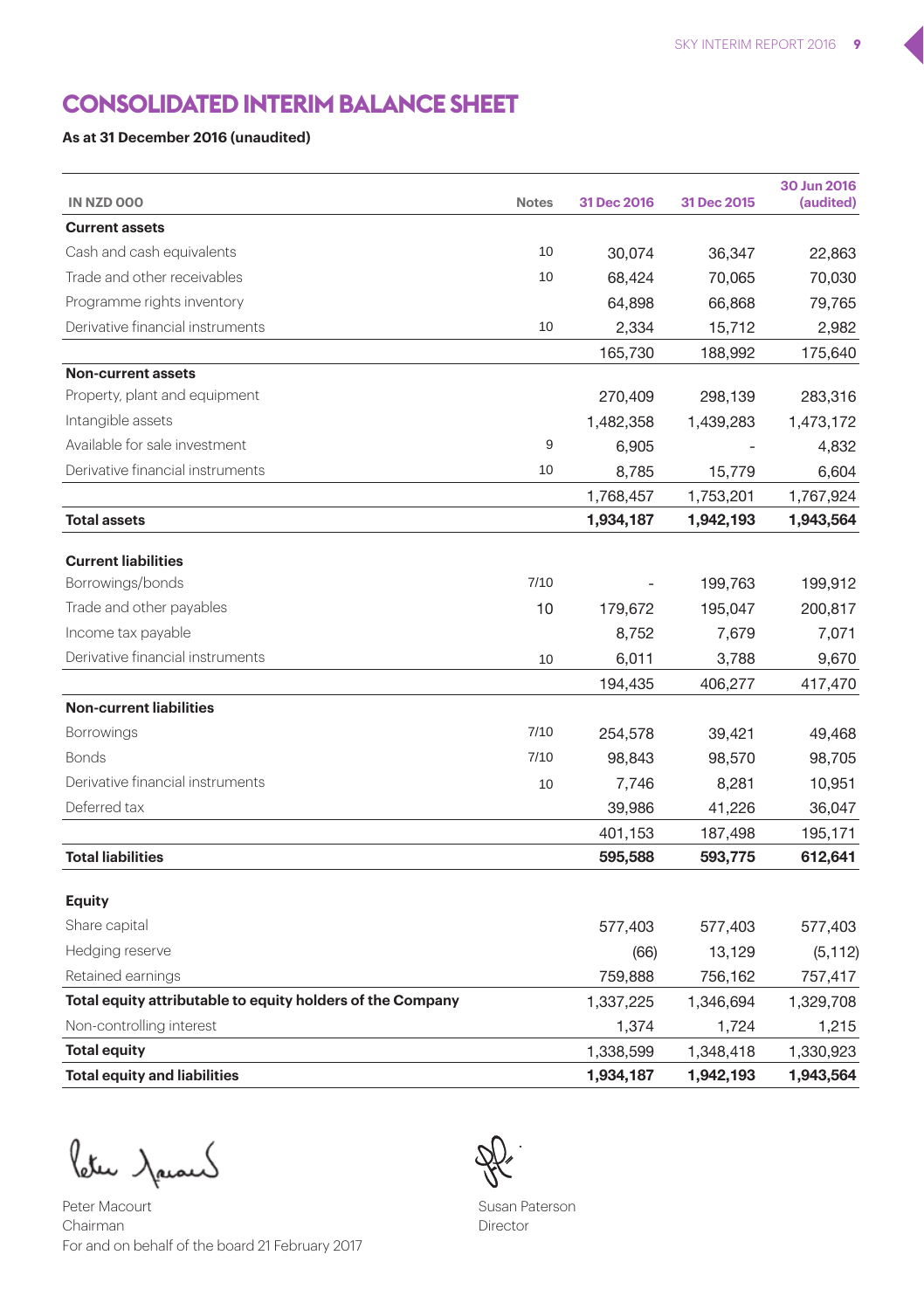# **CONSOLIDATED INTERIM STATEMENT OF CHANGES IN EQUITY**

**For the six months ended 31 December 2016 (unaudited)**

|                                                          |              |              | <b>ATTRIBUTABLE TO OWNERS OF THE PARENT</b> |                 |              |                          |              |
|----------------------------------------------------------|--------------|--------------|---------------------------------------------|-----------------|--------------|--------------------------|--------------|
|                                                          |              | <b>Share</b> | <b>Hedging</b>                              | <b>Retained</b> |              | Non-<br>controlling      | <b>Total</b> |
| IN NZD 000                                               | <b>Notes</b> | capital      | reserve                                     | earnings        | <b>Total</b> | interest                 | equity       |
| Balance at 1 July 2016                                   |              | 577,403      | (5, 112)                                    | 757,417         | 1,329,708    | 1,215                    | 1,330,923    |
| Profit for the period                                    |              |              |                                             | 59,300          | 59,300       | 159                      | 59,459       |
| Gain on available for sale investment,<br>net of tax     | 9            |              |                                             | 1,542           | 1,542        | ÷                        | 1,542        |
| Cash flow hedges, net of tax                             |              |              | 5,046                                       |                 | 5,046        |                          | 5,046        |
| Total comprehensive income for<br>the period             |              |              | 5,046                                       | 60,842          | 65,888       | 159                      | 66,047       |
| Transactions with owners in their<br>capacity as owners  |              |              |                                             |                 |              |                          |              |
| Dividend paid                                            |              |              |                                             | (58, 371)       | (58, 371)    |                          | (58, 371)    |
| Supplementary dividends                                  |              |              |                                             | (7, 532)        | (7, 532)     |                          | (7, 532)     |
| Foreign investor tax credits                             |              |              | ÷                                           | 7,532           | 7,532        | ٠                        | 7,532        |
|                                                          |              | L.           | ÷,                                          | (58, 371)       | (58, 371)    | ÷.                       | (58,371)     |
| Balance at 31 December 2016                              |              | 577,403      | (66)                                        | 759,888         | 1,337,225    | 1,374                    | 1,338,599    |
| For the six months ended<br>31 December 2015 (unaudited) |              |              |                                             |                 |              |                          |              |
| Balance at 1 July 2015                                   |              | 577,403      | 30,880                                      | 727,441         | 1,335,724    | 1,479                    | 1,337,203    |
| Profit for the period                                    |              |              |                                             | 87,092          | 87,092       | 245                      | 87,337       |
| Cash flow hedges, net of tax                             |              |              | (17, 751)                                   |                 | (17, 751)    | ÷,                       | (17,751)     |
| Total comprehensive income for<br>the period             |              |              | (17, 751)                                   | 87.092          | 69,341       | 245                      | 69,586       |
| Transactions with owners in their<br>capacity as owners  |              |              |                                             |                 |              |                          |              |
| Dividend paid                                            |              |              |                                             | (58, 371)       | (58, 371)    | L,                       | (58, 371)    |
| Supplementary dividends                                  |              |              |                                             | (7, 376)        | (7, 376)     |                          | (7, 376)     |
| Foreign investor tax credits                             |              | L,           | ÷                                           | 7,376           | 7,376        | $\overline{\phantom{a}}$ | 7,376        |
|                                                          |              |              |                                             | (58, 371)       | (58, 371)    |                          | (58, 371)    |
| Balance at 31 December 2015                              |              | 577,403      | 13,129                                      | 756,162         | 1,346,694    | 1,724                    | 1,348,418    |
| For the year ended 30 June 2016<br>(audited)             |              |              |                                             |                 |              |                          |              |
| Balance at 1 July 2015                                   |              | 577,403      | 30,880                                      | 727,441         | 1,335,724    | 1,479                    | 1,337,203    |
| Profit for the year                                      |              |              |                                             | 146,718         | 146,718      | 405                      | 147,123      |
| Cash flow hedges, net of tax                             |              |              | (35,992)                                    |                 | (35,992)     | ÷,                       | (35,992)     |
| Total comprehensive income for<br>the period             |              |              | (35, 992)                                   | 146,718         | 110,726      | 405                      | 111,131      |
| Transactions with owners in their<br>capacity as owners  |              |              |                                             |                 |              |                          |              |
| Dividend paid                                            |              |              |                                             | (116, 742)      | (116, 742)   | (669)                    | (117, 411)   |
| Supplementary dividends                                  |              |              |                                             | (14, 965)       | (14, 965)    | ÷,                       | (14, 965)    |
| Foreign investor tax credits                             |              |              |                                             | 14,965          | 14,965       | $\sim$                   | 14,965       |
|                                                          |              |              |                                             | (116, 742)      | (116, 742)   | (669)                    | (117, 411)   |
| Balance at 30 June 2016                                  |              | 577,403      | (5, 112)                                    | 757,417         | 1,329,708    | 1,215                    | 1,330,923    |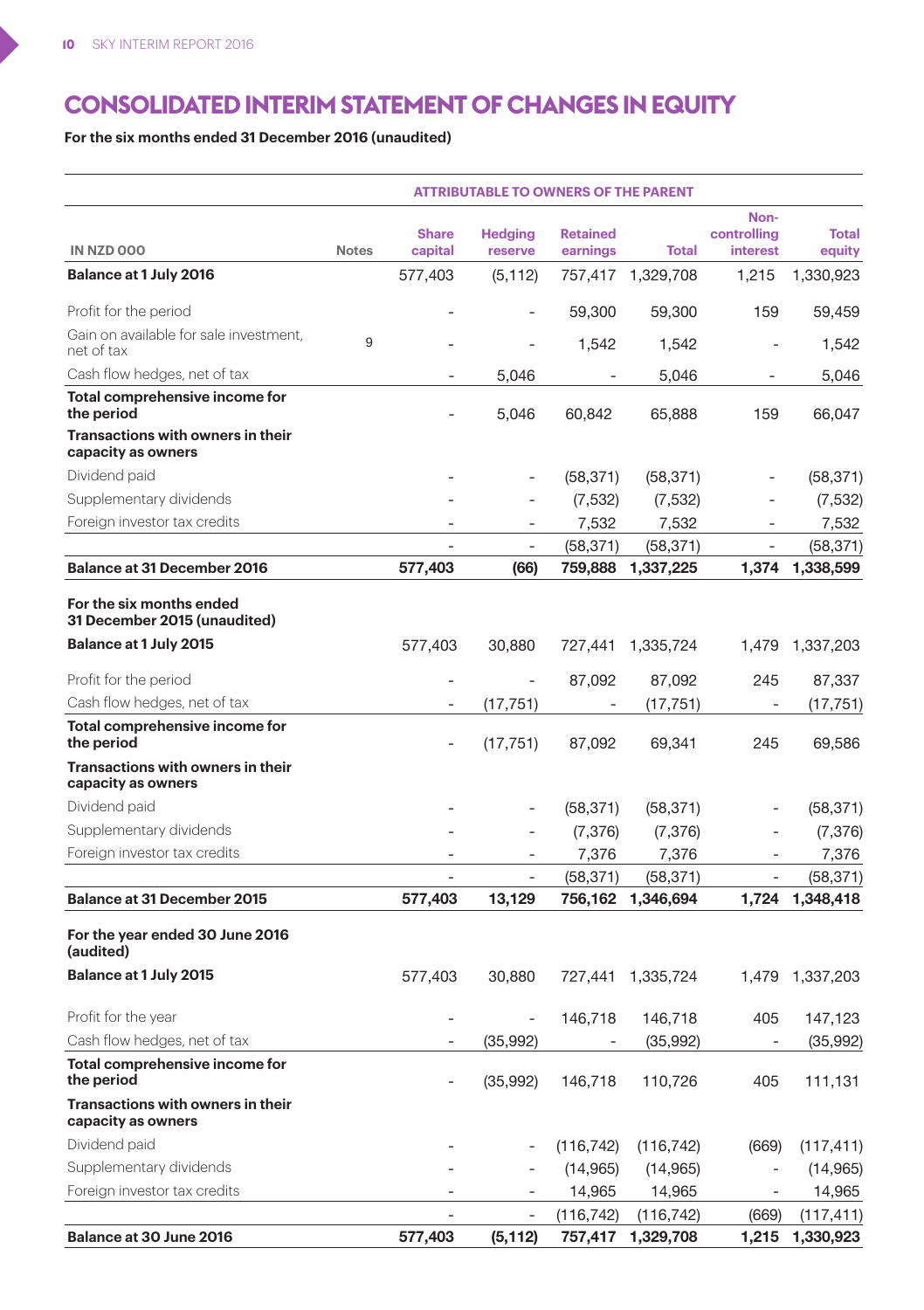# **CONSOLIDATED INTERIM STATEMENT OF CASH FLOWS**

### **For the six months ended 31 December 2016 (unaudited)**

|                                                           |              | 31 Dec 2016 | 31 Dec 2015 | 30 Jun 2016             |
|-----------------------------------------------------------|--------------|-------------|-------------|-------------------------|
| IN NZD 000                                                | <b>Notes</b> | (6 months)  | (6 months)  | $(1$ year)<br>(audited) |
| Cash flows from operating activities                      |              |             |             |                         |
| Profit before tax                                         |              | 88,346      | 121,371     | 204,990                 |
| Adjustment for non-cash items:                            |              |             |             |                         |
| Depreciation and amortisation                             |              | 52,207      | 49,181      | 100,241                 |
| Unrealised foreign exchange (gain)/loss                   |              | (490)       | 190         | 305                     |
| Interest expense                                          |              | 10,588      | 10,150      | 20,379                  |
| Bad debts and movement in provision for doubtful debts    |              | 578         | 795         | 2,427                   |
| Amortisation of bond issue costs                          |              | 226         | 288         | 573                     |
| Other non-cash items                                      |              | (1,934)     | (1, 471)    | 419                     |
| Movement in working capital items:                        |              |             |             |                         |
| Increase in receivables                                   |              | (550)       | (1, 140)    | (2,736)                 |
| (Decrease)/increase in payables                           |              | (14, 283)   | 14,240      | 23,576                  |
| Decrease/(increase) in programme rights                   |              | 14,867      | 5,945       | (6,952)                 |
| Cash generated from operations                            |              | 149,555     | 199,549     | 343,222                 |
|                                                           |              |             |             |                         |
| Interest paid                                             |              | (10, 361)   | (10,618)    | (20, 920)               |
| Income tax paid                                           |              | (18, 200)   | (31, 272)   | (46, 458)               |
| Net cash from operating activities                        |              | 120,994     | 157,659     | 275,844                 |
|                                                           |              |             |             |                         |
| Cash flows from investing activities                      |              |             |             |                         |
| Proceeds from sale of property, plant and equipment       |              | 24          |             |                         |
| Acquisition of available for sale investment              | 9            | ä,          |             | (4,832)                 |
| Acquisition of property, plant, equipment and intangibles | 8            | (52, 640)   | (59, 535)   | (128, 803)              |
| Net cash used in investing activities                     |              | (52,616)    | (59, 535)   | (133, 635)              |
|                                                           |              |             |             |                         |
| Cash flows from financing activities                      |              |             |             |                         |
| Advances received - bank loan                             | 7            | 220,000     | 33,000      | 103,000                 |
| Repayment of borrowings - bank loan                       | 7            | (15,000)    | (43,000)    | (103,000)               |
| Repayment of bonds                                        |              | (200,000)   |             |                         |
| Payment of finance lease liabilities                      |              |             | (3,294)     | (3, 294)                |
| Payment of bank facility fees                             |              | (264)       | (631)       | (1,571)                 |
| Dividend paid to minority shareholders                    |              |             |             | (669)                   |
| Dividends paid                                            |              | (65,903)    | (65, 747)   | (131, 707)              |
| Net cash used in financing activities                     |              | (61,167)    | (79, 672)   | (137,241)               |
|                                                           |              |             |             |                         |
| Net increase in cash and cash equivalents                 |              | 7,211       | 18,452      | 4,968                   |
| Cash and cash equivalents at beginning of the period      |              | 22,863      | 17,895      | 17,895                  |
| Cash and cash equivalents at end of the period            |              | 30.074      | 36,347      | 22,863                  |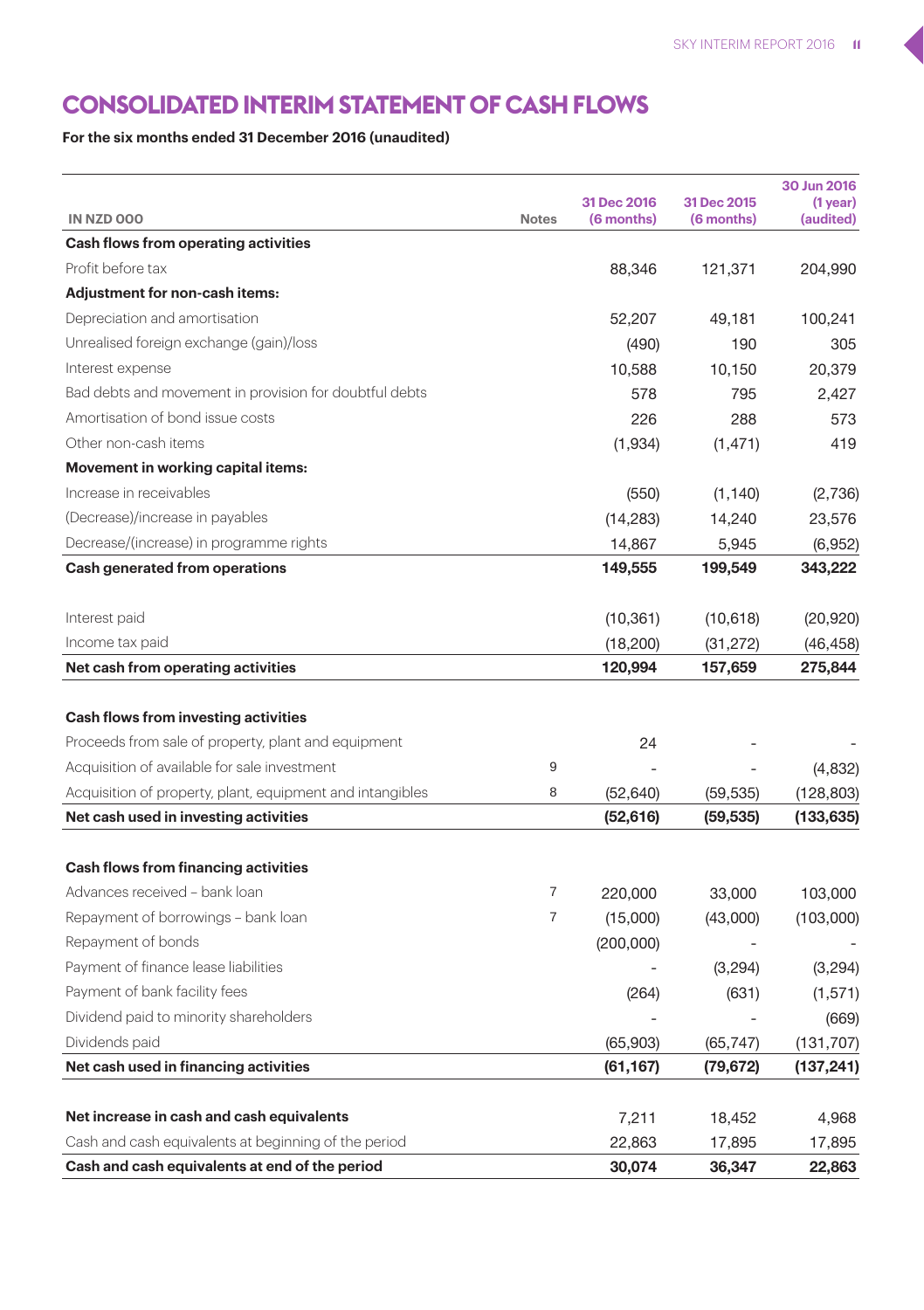# **NOTES TO THE INTERIM FINANCIAL STATEMENTS**

### **For the six months ended 31 December 2016 (unaudited)**

### **1. GENERAL INFORMATION**

SKY Network Television Limited ("SKY") is a company, incorporated and domiciled in New Zealand. The address of its registered office is 10 Panorama Road, Mt Wellington, Auckland, New Zealand. The consolidated interim financial statements of the Group for the six months ended 31 December 2016 comprise SKY and its subsidiaries.

SKY is a company registered under the Companies Act 1993 and is a reporting entity under Part 7 of the Financial Markets Conduct Act 2013.

SKY is a leading media company in New Zealand and operates as a provider of multi-channel, pay-per-view and free-to-air television services in New Zealand.

These consolidated interim financial statements were approved by the Board of Directors on 21 February 2017.

### **2. BASIS OF PREPARATION**

These consolidated interim financial statements have been prepared in accordance with the requirements of Part 7 of the Financial Markets Conduct Act 2013, the NZX Main Board Listing Rules and the ASX Listing Rules.

These consolidated interim financial statements of SKY are for the six months ended 31 December 2016. They have been prepared in accordance with New Zealand generally accepted accounting practice, NZ IAS 34 Interim Financial Reporting and International Accounting Standard 34 (IAS 34). They do not include all of the information required for full annual financial statements, and should be read in conjunction with the consolidated financial statements of the Group as at and for the year ended 30 June 2016. For the purposes of financial reporting SKY is a profit-oriented entity.

The preparation of interim financial statements in accordance with NZ IAS 34 Interim Financial Reporting requires management to make judgements, estimates and assumptions that affect the application of policies and reported amounts of assets and liabilities, income and expenses. The estimates and associated assumptions are based on historical experience and various other factors that are believed to be reasonable under the circumstances, the results of which form the basis of making the judgements about carrying values of assets and liabilities that are not readily apparent from other sources. Actual results may differ from these estimates.

These financial statements have been prepared under the historical cost convention except for the revaluation of certain financial instruments (including derivative instruments).

### **3. SIGNIFICANT ACCOUNTING POLICIES**

The accounting policies applied by the Group in these consolidated interim financial statements are the same as those applied by the Group in its consolidated financial statements as at and for the year ended 30 June 2016.

### **4. REVENUE**

| IN NZD 000                          | 31 Dec 2016<br>(6 months) | 31 Dec 2015<br>(6 months) | 30 Jun 2016<br>$(1$ year)<br>(audited) |
|-------------------------------------|---------------------------|---------------------------|----------------------------------------|
| Residential satellite subscriptions | 371.214                   | 383.492                   | 753,115                                |
| Other subscriptions                 | 42.182                    | 38.789                    | 79.286                                 |
| Advertising                         | 35.086                    | 42.322                    | 74,046                                 |
| Other revenue                       | 9.701                     | 10.951                    | 21,753                                 |
|                                     | 458.183                   | 475.554                   | 928,200                                |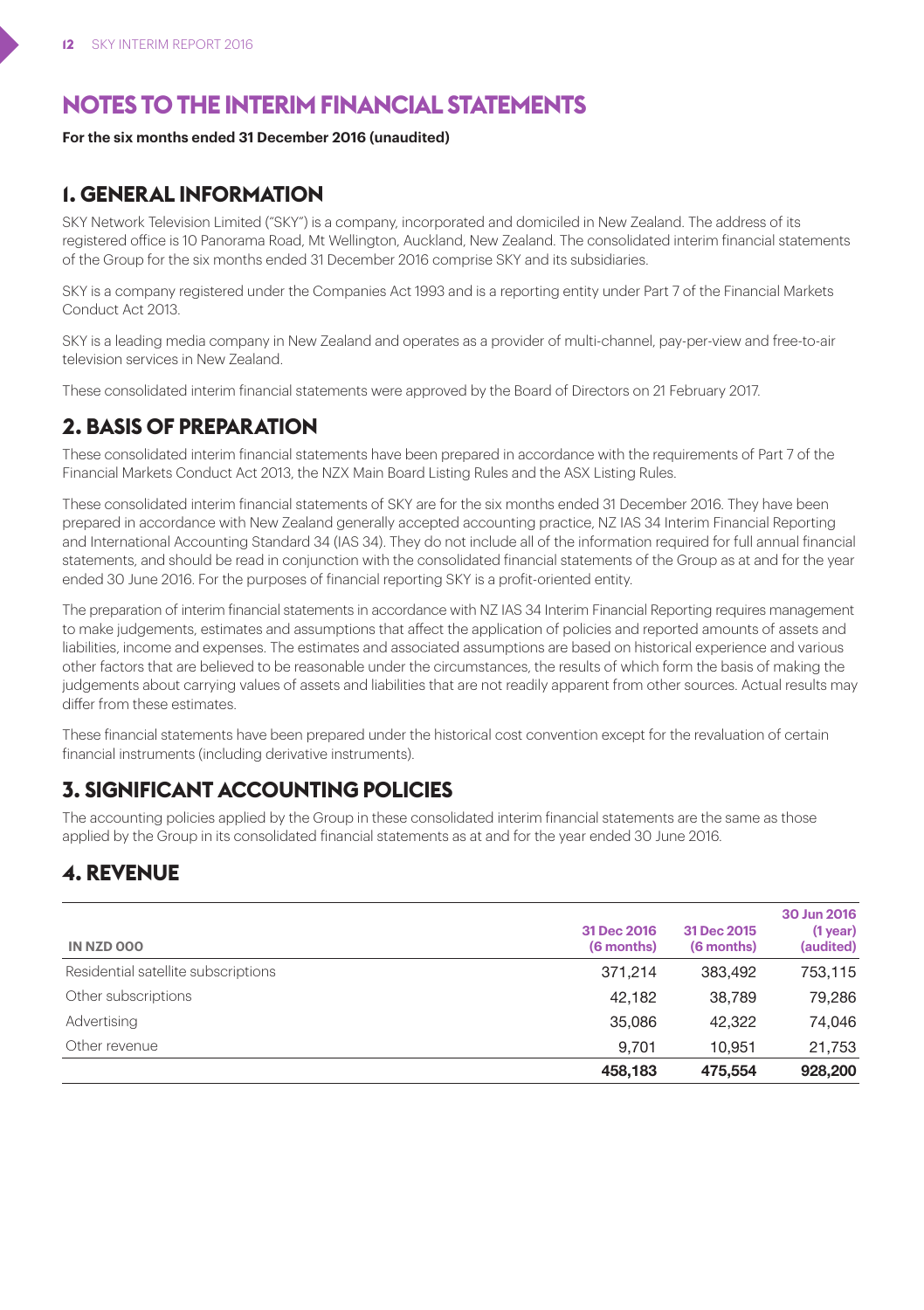### **For the six months ended 31 December 2016 (unaudited)**

### **5. GROUP STRUCTURE**

At 31 December 2016 SKY had the following subsidiaries:

- SKY Ventures Limited
- IGLOO Limited
- Media Finance Limited (non-trading)
- Outside Broadcasting Limited
- Screen Enterprises Limited
- SKY DMX Music Limited (50.5%)
- Believe It or Not Limited (51.0%)

### **6. RELATED PARTY TRANSACTIONS**

There were no loans to directors by the Group or associated parties at any of the reporting dates above.

The gross remuneration of directors and key management personnel during the period was \$7,827,000 (31 December 2015: \$8,266,000; 30 June 2016: \$12,798,000).

### **7. BORROWINGS**

#### **Bonds**

Terms and conditions of outstanding bonds are as follows:

|                       | 31 Dec 2016    | 31 Dec 2015 | 30 Jun 2016<br>(audited) |
|-----------------------|----------------|-------------|--------------------------|
|                       |                |             |                          |
| <b>Bond A</b>         |                |             |                          |
| Nominal interest rate |                | 3.38%       | 3.38%                    |
| Issue date            |                | 16 Oct 2006 | 16 Oct 2006              |
| Date of maturity      | ٠              | 16 Oct 2016 | 16 Oct 2016              |
| IN NZD 000            |                |             |                          |
| Carrying amount       |                | 199,763     | 199,912                  |
| Face value            |                | 200,000     | 200,000                  |
| Fair value            |                | 197,548     | 199,000                  |
| <b>Market yield</b>   | $\blacksquare$ | 5.05%       | 4.97%                    |
| <b>Bond B</b>         |                |             |                          |
| Nominal interest rate | 6.25%          | 6.25%       | 6.25%                    |
| Issue date            | 31 Mar 2014    | 31 Mar 2014 | 31 Mar 2014              |
| Date of maturity      | 31 Mar 2021    | 31 Mar 2021 | 31 Mar 2021              |
| IN NZD 000            |                |             |                          |
| Carrying amount       | 98,843         | 98,570      | 98,705                   |
| Face value            | 100,000        | 100,000     | 100,000                  |
| Fair value            | 106,460        | 107,657     | 109,644                  |
| <b>Market yield</b>   | 4.57%          | 4.60%       | 4.01%                    |

On 31 March 2014 the Group issued bonds for a value of \$100 million which were fully subscribed (Bond B).

On 16 October 2006, the Group issued bonds for a value of \$200 million which were fully subscribed (Bond A). These bonds were repaid on 16 October 2016. Repayment was effected by a drawdown on the Group's bank facility.

#### **Bank Loans**

During the period bank borrowings of \$200 million were drawn down to repay Bond A.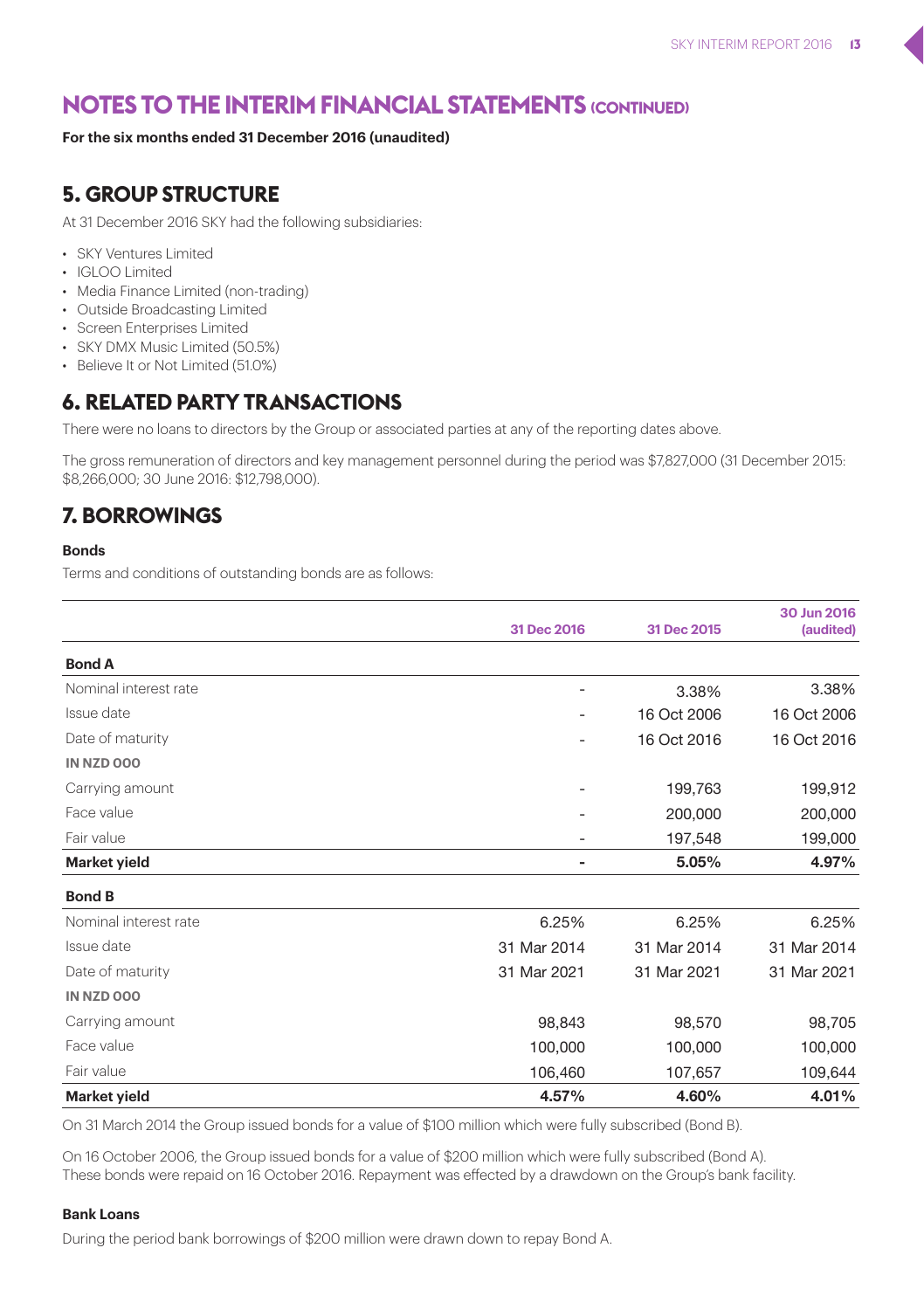**For the six months ended 31 December 2016 (unaudited)**

### **8. CAPITAL EXPENDITURE**

The Group acquired the following property, plant and equipment and intangibles during the period:

#### **Group**

| IN NZD 000                                | 31 Dec 2016<br>(6 months) | 31 Dec 2015<br>(6 months) | 30 Jun 2016<br>$(1$ year)<br>(audited) |
|-------------------------------------------|---------------------------|---------------------------|----------------------------------------|
| Capital projects in progress              | 11,508                    | 13,225                    | 10,655                                 |
| Land and buildings                        | 59                        | 396                       | 2,986                                  |
| Broadcasting and studio equipment         | 899                       | 53                        | 703                                    |
| Plant and equipment and other             | 2.084                     | 2,191                     | 2,039                                  |
| Decoders                                  | 13.634                    | 30.831                    | 67,292                                 |
| Installation costs                        | 17.241                    | 14.475                    | 32,559                                 |
| Intangibles                               | 3,317                     | 864                       | 15,949                                 |
|                                           | 48.742                    | 62,035                    | 132,183                                |
| Movement in capital expenditure creditors | 3,898                     | (2,500)                   | (3,380)                                |
| Cash outflow in the period                | 52,640                    | 59,535                    | 128,803                                |

### **9. AVAILABLE FOR SALE INVESTMENT**

In March 2016 SKY Ventures acquired a 15.79% interest in 90 Seconds Pty Limited (a cloud video production company) for a cost of \$4.8 million. This investment is classified as an available for sale financial asset recognised initially and subsequently at fair value with changes in fair value recognised in other comprehensive income. The fair value as at 31 December 2016 was \$6,905,225.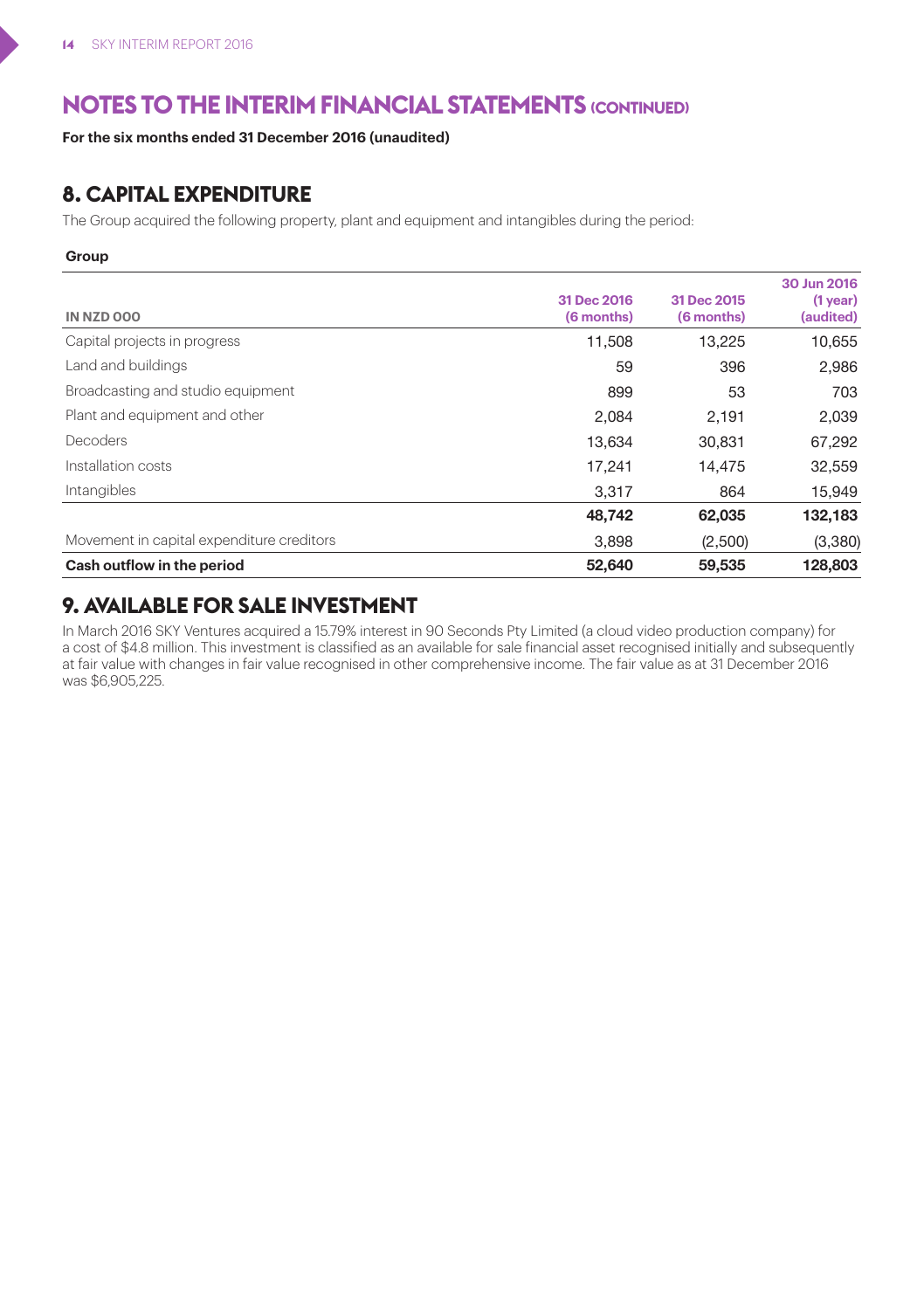#### **For the six months ended 31 December 2016 (unaudited)**

### **10. FAIR VALUE MEASUREMENTS OF FINANCIAL INSTRUMENTS**

The Group's activities expose it to a variety of financial risks, market risk (including currency risk, fair value interest rate risk, cash flow interest rate risk and price risk) credit risk and liquidity risk.

The consolidated interim financial statements do not include all financial risk management information and disclosures required in the annual financial statements, they should be read in conjunction with the Group's annual financial statements as at 30 June 2016. There have been no changes in any risk management policies since year end.

Financial assets of the Group include cash, and cash equivalents, trade and other receivables, available for sale investment and derivative financial assets. Financial liabilities of the Group include trade and other payables, borrowings, bonds and derivative financial liabilities. The Group does not hold or issue financial instruments for trading purposes.

Based on NZ IFRS 13 Fair Value Measurement, the fair value of each financial instrument is categorised in its entirety based on the lowest level of input that is significant to that fair value measurement. The levels are defined as follows:

- Level 1: Quoted prices (unadjusted) in active market for identical assets and liabilities;
- Level 2: Inputs other than quoted prices included within level 1 that are observable for the asset or liability, either directly (that is, as prices) or indirectly (that is derived from prices).
- Level 3: Inputs for the asset or liability that are not based on observable market data (that is unobservable inputs), for example discounted cash flow.

SKY's financial assets and liabilities carried at fair value are valued on a level 2 basis other than the available for sale investment (refer note 9) that is valued on a level 3 basis.

#### **Financial instruments measured at fair value**

The following financial instruments are subject to recurring fair value measurements:

| IN NZD 000                                 | 31 Dec 2016 | 31 Dec 2015 30 Jun 2016 |           |
|--------------------------------------------|-------------|-------------------------|-----------|
| Derivative financial instruments (Level 2) |             |                         |           |
| Current assets                             | 2,334       | 15.712                  | 2,982     |
| Non-current assets                         | 8,785       | 15.779                  | 6,604     |
| Current liabilities                        | (6,011)     | (3,788)                 | (9,670)   |
| Non-current liabilities                    | (7,746)     | (8,281)                 | (10, 951) |
|                                            | (2,638)     | 19,422                  | (11, 035) |
| Available for sale investment (Level 3)    |             |                         |           |
| Non-current assets                         | 6.905       |                         | 4.832     |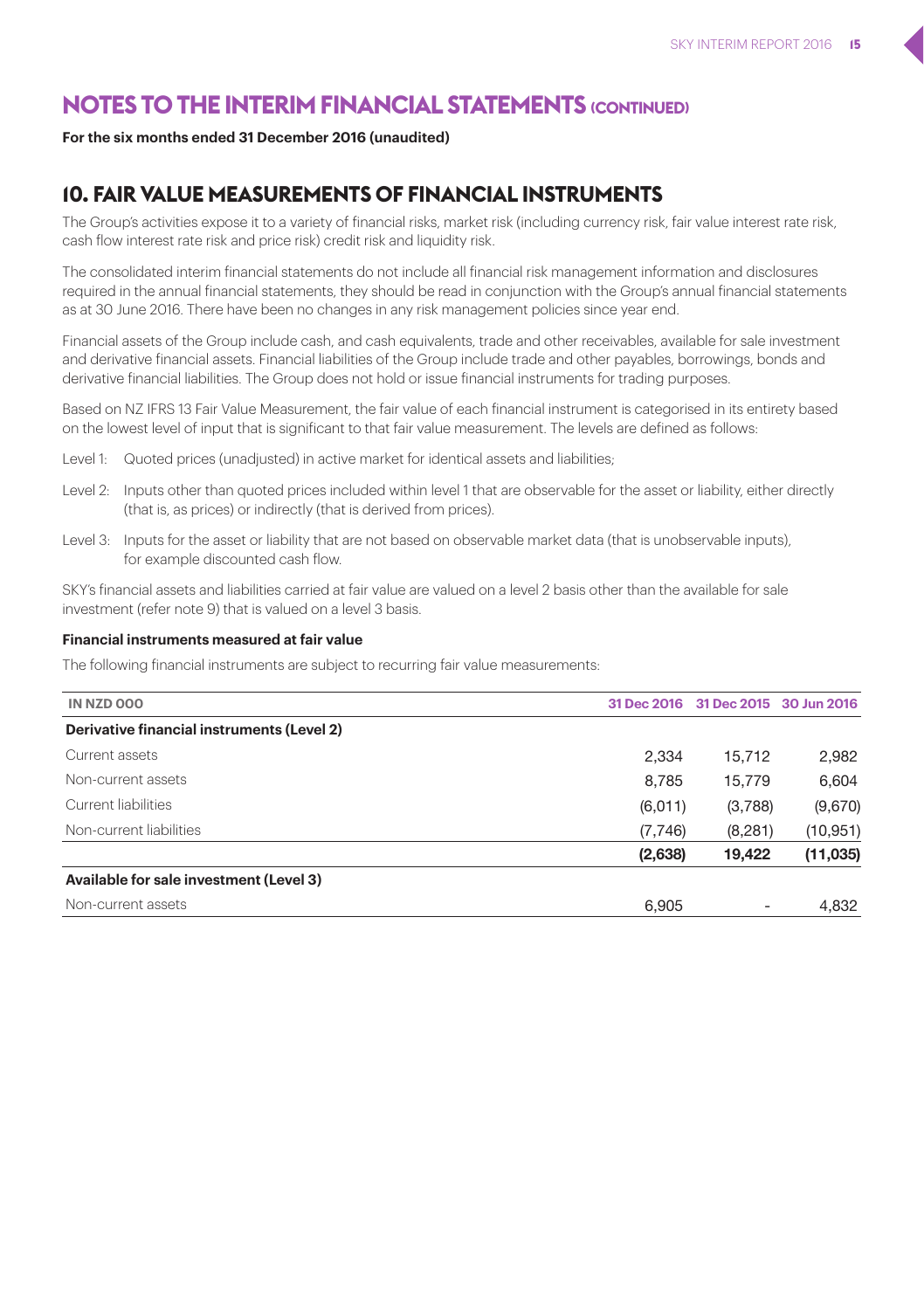**For the six months ended 31 December 2016 (unaudited)**

### **10. FAIR VALUE MEASUREMENTS OF FINANCIAL INSTRUMENTS (CONTINUED)**

#### **Financial instruments not measured at fair value**

The following financial instruments are not measured at fair value in the consolidated interim financial statements. These had the following fair values as at December 2016:

|                              |                    | 31 Dec 2016   | 31 Dec 2015        |               |                    | 30 Jun 2016   |
|------------------------------|--------------------|---------------|--------------------|---------------|--------------------|---------------|
| IN NZD 000                   | Carrving<br>amount | Fair<br>value | Carrving<br>amount | Fair<br>value | Carrving<br>amount | Fair<br>value |
| <b>Financial assets</b>      |                    |               |                    |               |                    |               |
| Cash and cash equivalents    | 30.074             | 30.074        | 36.347             | 36.347        | 22.863             | 22,863        |
| Trade and other receivables  | 62.614             | 62.614        | 63,204             | 63.204        | 61.752             | 61,752        |
|                              | 92,688             | 92.688        | 99.551             | 99.551        | 84.615             | 84,615        |
| <b>Financial liabilities</b> |                    |               |                    |               |                    |               |
| Trade and other payables     | (86, 284)          | (86, 284)     | (98, 313)          | (98, 313)     | (110, 634)         | (110, 634)    |
| Bank borrowings              | (254, 578)         | (253, 419)    | (39, 421)          | (38, 704)     | (49, 468)          | (44, 366)     |
| <b>Bonds</b>                 | (98, 843)          | (106, 460)    | (298, 333)         | (305, 205)    | (298, 617)         | (308, 644)    |
|                              | (439, 705)         | (446.163)     | (436.067)          | (442.222)     | (458.719)          | (463, 644)    |

Prepaid expenses, deferred revenue, unearned subscriptions, tax payables and employee benefits do not meet the definition of a financial instrument and have been excluded from the "Trade and other receivables" and "Trade and other payables" categories above. Prior period balances for trade and other payables have been restated to exclude tax payables and employee benefits so as to be consistent with the current period.

Due to their short-term nature, the carrying amounts of cash and cash equivalents, trade and other receivables and trade and other payables is assumed to approximate their fair value.

The fair value of long-term borrowings are estimated by discounting future cash flows using current market interest rates offered to the Group for debt with substantially the same characteristics and maturities. The interest rates used in estimating the fair value of long-term debt were as follows:

#### **Interest Rates**

|                 |                | 31 Dec 2016 31 Dec 2015 30 Jun 2016 |       |
|-----------------|----------------|-------------------------------------|-------|
| Bond A          | $\sim$ 10 $\,$ | 5.05%                               | 4.97% |
| Bond B          | 4.57%          | 4.60%                               | 4.01% |
| Bank Borrowings | 3.38%          | 4.19%                               | 3.84% |

The fair value of interest rate swaps is calculated as the present value of the estimated future cash flows based on observable inputs. The fair value of forward foreign exchange contracts is based on market forward foreign exchange rates at period end.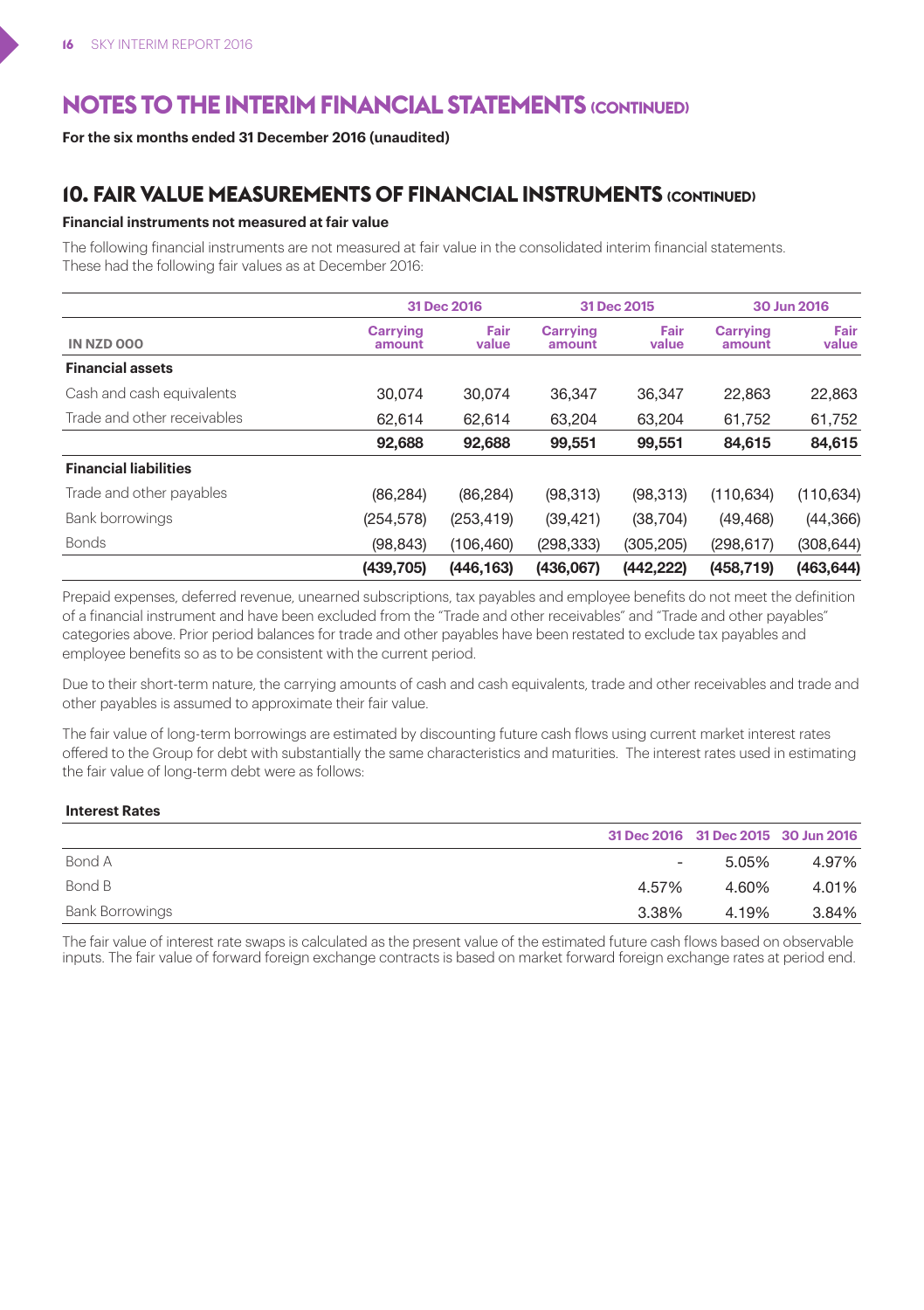### **For the six months ended 31 December 2016 (unaudited)**

### **11. CONTINGENT LIABILITIES**

The Group is subject to litigation incidental to its business, none of which is expected to be material. No provision has been made in the Group's financial statements in relation to any current litigation and the directors believe that such litigation will not have a significant effect on the Group's financial position, results of operations or cash flows.

### **12. SUBSEQUENT EVENTS**

**Acquisition of Vodafone:** At a special meeting on 6 July 2016 SKY shareholders voted to approve the acquisition of Vodafone NZ for a proposed transaction price of \$3.44 billion, to approve the incurrence of new debt and to approve the issue of new shares to Vodafone Plc.

Subject to regulatory approvals (which is expected to be by 23 February 2017), SKY will acquire all of the shares in Vodafone NZ from Vodafone Europe B.V for a total purchase price of \$3.44 billion, paid for through a mixture of cash and SKY shares. The issue of shares will result in Vodafone owning 51% of the total number of shares in SKY. The purchase price will consist of the issue of 405,023,041 shares at a price of \$5.40 and a cash payment of \$1.25 billion totalling approximately \$3.44 billion.

The transaction will be financed by new debt of up to \$1.8 billion which has been negotiated at favourable terms with Vodafone Overseas Finance Limited. However SKY retains the right to renegotiate the revolving credit portion of this debt with one or more third parties. The balance of the bank debt which is currently shown as a non-current liability is expected to be settled shortly after the merger date.

For further details relating to this transaction please refer to the Explanatory Memorandum on SKY's website www.skytv.co.nz/investor.

On 31 January 2017 the Board of Directors announced that it will pay a fully imputed dividend of 15 cents per share with the record date being 15 February 2017. A supplementary dividend of 2.6471 cents per share will be paid to non-resident shareholders subject to the foreign investor tax credit regime.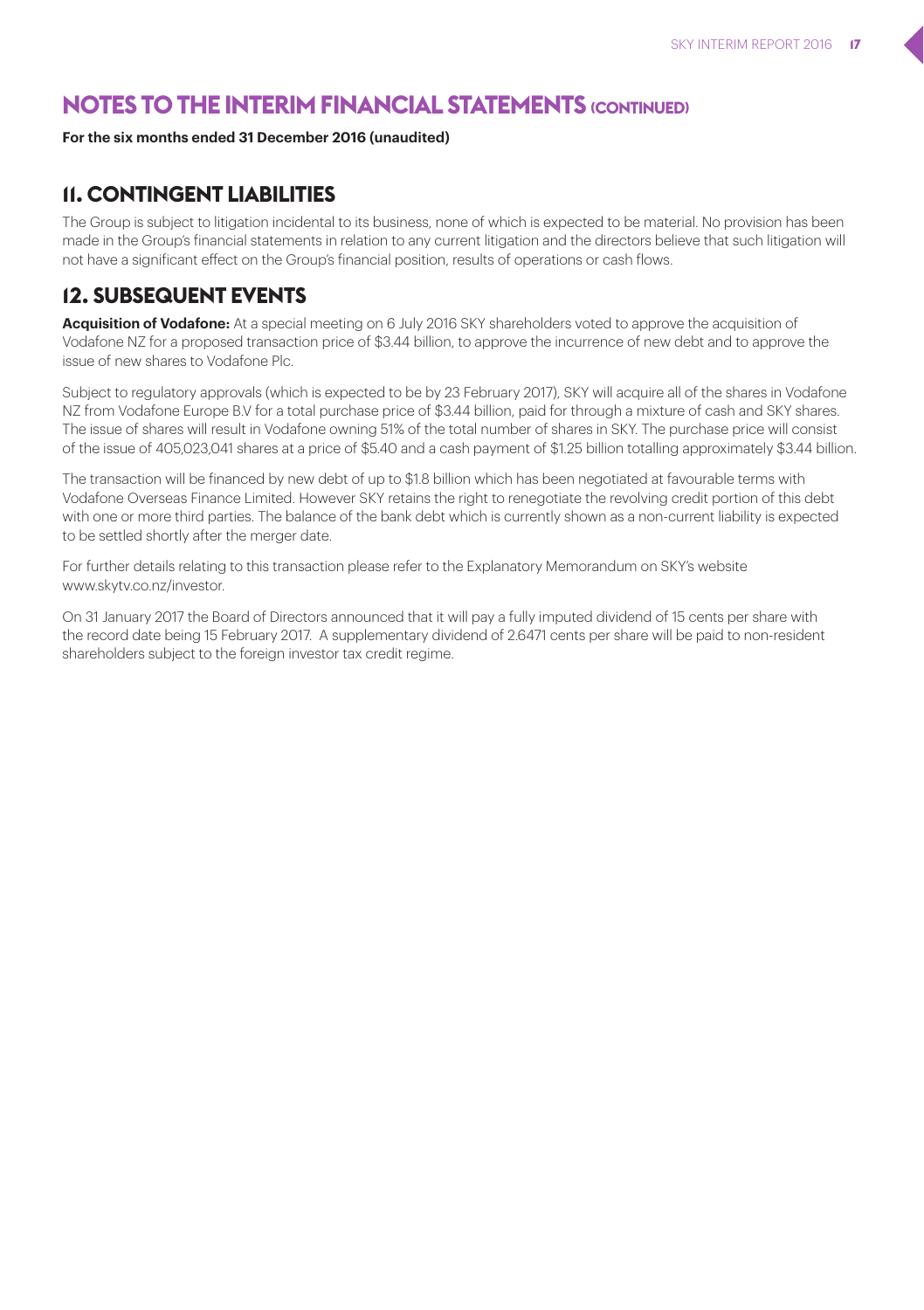# **INDEPENDENT REVIEW REPORT**

#### **to the shareholders of Sky Network Television Limited**

#### **Report on the Interim Financial Statements**

We have reviewed the accompanying condensed consolidated interim financial statements ("interim financial statements") of Sky Network Television Limited ("the Company") on pages 8 to 17 which comprise the balance sheet as at 31 December 2016 and the statement of comprehensive income, the statement of changes in equity and the statement of cash flows for the period ended on that date and selected explanatory notes for the Group. The Group comprises the Company and the entities it controlled at 31 December 2016 or from time to time during the period.

#### **Directors' Responsibility for the Financial Statements**

The Directors are responsible on behalf of the Company for the preparation and presentation of these interim financial statements in accordance with New Zealand Equivalent to International Accounting Standard 34 Interim Financial Reporting (NZ IAS 34) and for such internal controls as the directors determine are necessary to enable the preparation of interim financial statements that are free from material misstatement, whether due to fraud or error.

#### **Our Responsibility**

Our responsibility is to express a conclusion on the accompanying interim financial statements based on our review. We conducted our review in accordance with the New Zealand Standard on Review Engagements 2410 Review of Financial Statements Performed by the Independent Auditor of the Entity (NZ SRE 2410). NZ SRE 2410 requires us to conclude whether anything has come to our attention that causes us to believe that the interim financial statements, taken as a whole, are not prepared in all material respects, in accordance with NZ IAS 34. As the auditors of the Company, NZ SRE 2410 requires that we comply with the ethical requirements relevant to the audit of the annual financial statements.

A review of interim financial statements in accordance with NZ SRE 2410 is a limited assurance engagement. The auditors perform procedures, primarily consisting of making enquiries, primarily of persons responsible for financial and accounting matters, and applying analytical and other review procedures. The procedures performed in a review are substantially less than those performed in an audit conducted in accordance with International Standards on Auditing (New Zealand). Accordingly we do not express an audit opinion on these interim financial statements.

We are independent of the Group. Our firm carries out other services for the Group in the area of assurance and advisory services. In addition, certain partners and employees of our firm may deal with the Group on normal terms within the ordinary course of trading activities of the Group. The provision of these other services has not impaired our independence.

#### **Conclusion**

Based on our review, nothing has come to our attention that causes us to believe that these interim financial statements of the Company are not prepared, in all material respects, in accordance with NZ IAS 34.

#### **Restriction on Use of Our Report**

This report is made solely to the Company's shareholders, as a body. Our review work has been undertaken so that we might state to the Company's shareholders those matters which we are required to state to them in our review report and for no other purpose. To the fullest extent permitted by law, we do not accept or assume responsibility to anyone other than the shareholders, as a body, for our review procedures, for this report, or for the conclusion we have formed.

For and on behalf of:

Pricewaterhouse Coopers

**Chartered Accountants Auckland**

21 February 2017

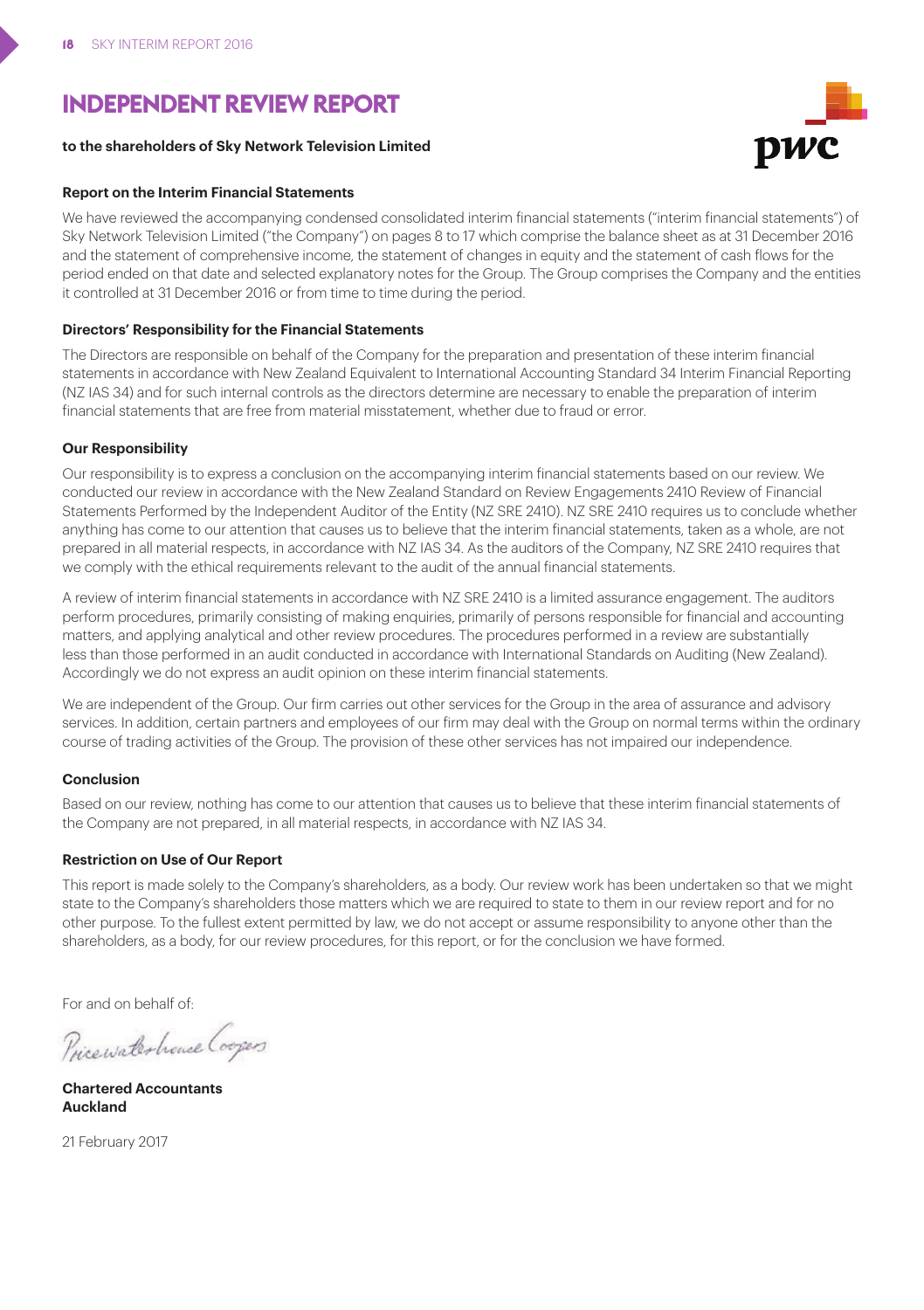### **DIRECTORS AND EXECUTIVES**

### **DIRECTORS**

John Fellet Chief Executive Derek Handley Peter Macourt Chairman Geraldine McBride Susan Paterson ONZM<br>John Waller ONZM

(Retired 15 September 2016)

#### **EXECUTIVES**

Richard Last Director of Sport Cathryn Oliver Chief of Staff

John Fellet Director and Chief Executive Officer Jason Hollingworth Chief Financial Officer and Company Secretary Travis Dunbar Director Entertainment Programming Megan King Director of Content: Strategy, Planning and Delivery Chris Major Director of Government Relations Rawinia Newton Director of Advertising Sales Matthew Orange Director of Products and Ventures Tex Texeira Director of Broadcast and Media Michael Watson Director of Marketing Kirsty Way Director of Corporate Communications Julian Wheeler Director of Technology Martin Wrigley Director of Operations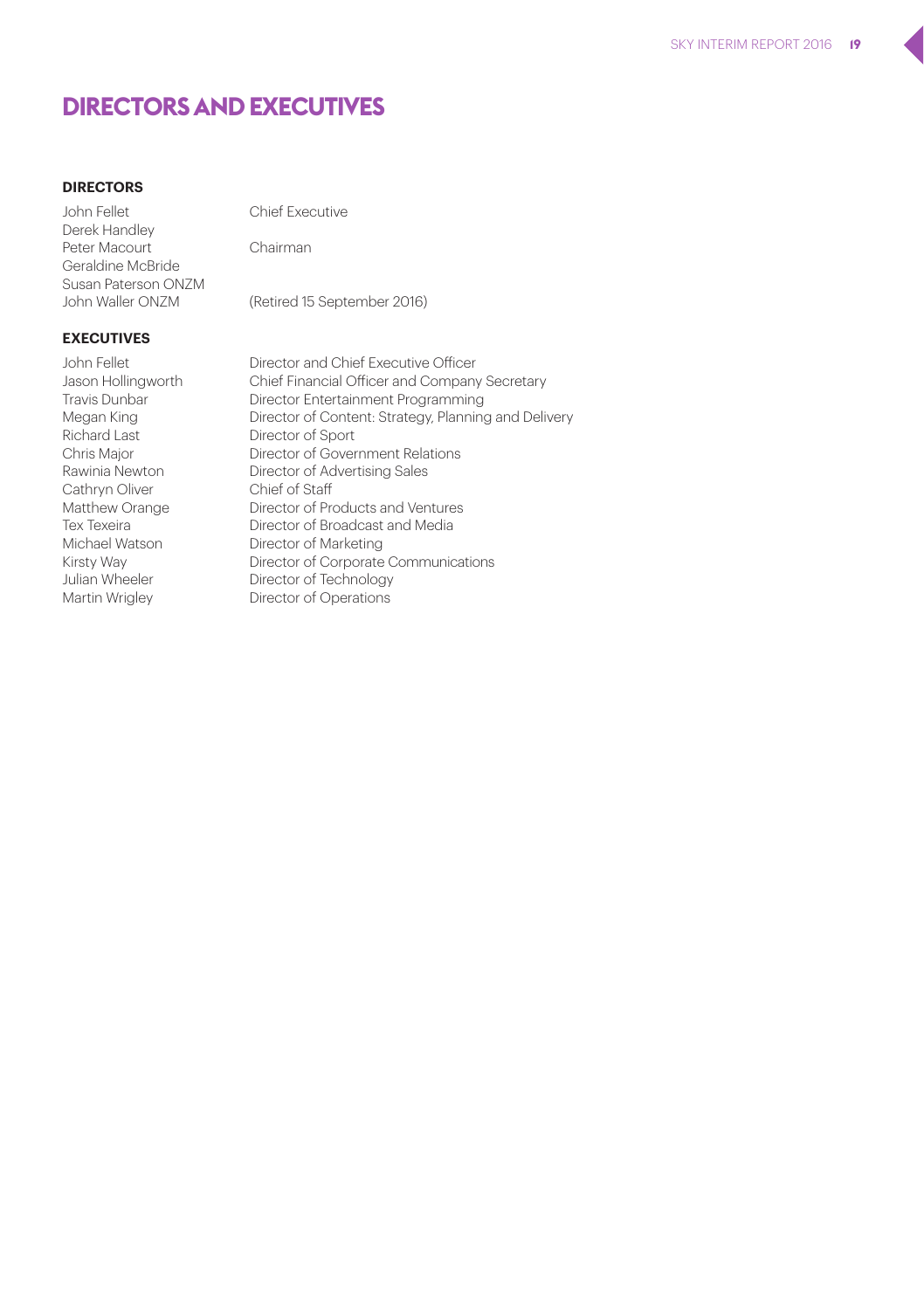# **DIRECTORY**

### **REGISTRARS**

Shareholders should address questions relating to share certificates, notify changes of address or address any administrative questions to SKY's share registrar as follows:

#### **NEW ZEALAND ORDINARY SHARE REGISTRAR**

Computershare Investor Services Limited Level 2, 159 Hurstmere Road Takapuna, North Shore City 0622 New Zealand

#### **Mailing address:**

Private Bag 92119 Auckland Mail Centre Auckland 1142 New Zealand

**Tel:** +64 9 488 8777 **Fax:** +64 9 488 8787 **Email:** enquiry@computershare.co.nz

#### **AUSTRALIAN BRANCH REGISTER**

Computershare Investor Services Pty Limited Yarra Falls, 452 Johnston Street Abbotsford, VIC 3067 GPO Box 2975EE Melbourne VIC 3000 Australia

**Freephone:** 1300 850 505 (within Australia) **Tel:** +61 3 9415 4000 **Fax:** +61 3 9473 2500 **Email:** enquiry@computershare.co.nz

#### **BONDHOLDER TRUSTEE**

The New Zealand Guardian Trust Company Limited Level 7, Vero Centre, 48 Shortland Street Auckland 1010 New Zealand

#### **Mailing address:**

P.O. Box 1934 Auckland 1140 New Zealand

**Tel:** +64 9 377 7300 **Fax:** +64 9 377 7470 **Email:** web.corporatetrusts@nzgt.co.nz

#### **NEW ZEALAND REGISTERED OFFICE**

10 Panorama Road Mt Wellington Auckland 1060 New Zealand

**Tel:** +64 9 579 9999 **Fax:** +64 9 579 8324 **Website:** www.skytv.co.nz

#### **AUSTRALIAN REGISTERED OFFICE**

c/- Allens Arthur Robinson Corporate Pty Limited Level 28, Deutsche Bank Place Corner Hunter and Philip Streets Sydney, NSW 2000 Australia

**Tel:** +61 2 9230 4000 **Fax:** +61 2 9230 5333

#### **AUDITORS TO SKY**

PricewaterhouseCoopers PricewaterhouseCoopers Tower 188 Quay Street Auckland 1010 New Zealand

**Tel:** +64 9 355 8000 **Fax:** +64 9 355 8001

#### **SOLICITORS TO SKY**

Buddle Findlay PricewaterhouseCoopers Tower 188 Quay Street Auckland 1010 New Zealand

**Tel:** +64 9 358 2555 **Fax:** +64 9 358 2055